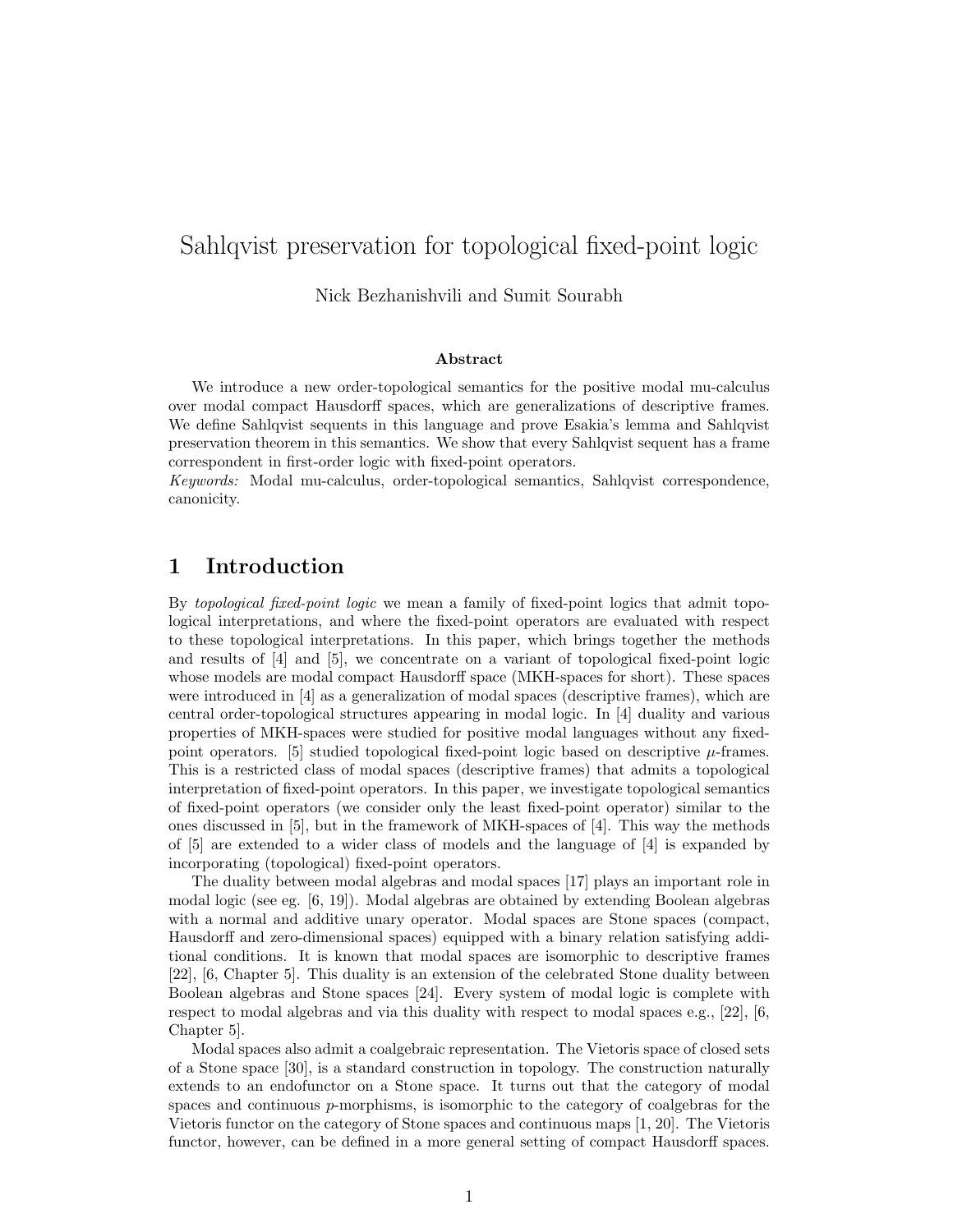An MKH-space is defined as a concrete realization of the Vietoris functor on a compact Hausdorff space. In particular, an MKH-space is a tuple  $(W, R)$  where W is a compact Hausdorff space and  $R$  is a continuous relation on  $W$ , meaning the corresponding map from W to its Vietoris space is continuous. An example of an MKH-space is the interval  $[0, 1]$  with the binary relation  $\leq$ . It is well known that  $[0, 1]$  is compact and Hausdorff, but not zero-dimensional. In [4] modal compact regular frames and modal DeVries algebras were introduced as algebraic structures dual to MKH-spaces, and a Sahlqvist preservation and correspondence result for the positive modal language was proved.

In this paper, we advance the study of MKH-spaces by extending the positive modal language of [4] with fixed-point operators. We introduce and compare the different semantics of positive modal language extended with a least fixed-point operator over MKHspaces. In modal spaces formulas are evaluated as clopen (both closed and open) sets. Note that clopen subsets, in general, do not form a complete lattice. Thus, there may exist fixed-point formulas that cannot be interpreted on a modal space as an intersection of clopen pre-fixed points. To overcome this, descriptive mu-frames (modal mu-spaces) were introduced in [3] as those descriptive frames that admit a topological interpretation of the least fixed-point operator. The main motivation to study this semantics is that every axiomatic system of modal mu-calculus is complete with respect to descriptive mu-frames [3]. Moreover, powerful Sahlqvist correspondence and completeness results hold for mu-calculus over descriptive mu-frames [5]. Unlike descriptive frames, every least fixed-point formula can be interpreted in an MKH-space as the interior of the intersection of open pre-fixed points. This makes MKH-spaces a natural candidate to study topological semantics of fixed-point operators.

Sahlqvist correspondence and completeness theorem [21, 26, 27] is a cornerstone result in classical modal logic. The correspondence result states that every formula in the Sahlqvist class, which is a syntactically defined class of formulas, corresponds to an elementary (first-order definable) condition on frames. The first-order condition can be effectively obtained from the Sahlqvist formula. The completeness result states that every modal logic obtained by adding Sahlqvist formulas to the basic modal logic  $\bf{K}$  is sound and complete with respect to a first-order definable class of Kripke frames. A simplified proof of Sahlqvist theorem was given by Sambin and Vaccaro [23] using order-topological methods. A crucial lemma in their proof of completeness is Esakia's lemma [12]. Using the lemma, the valuation of a positive formulaon a closed assignment can be expressed as an intersection of valuations of the formula on clopen assignments. Goranko and Vakarelov [14] generalize the results in [23] to the class of inductive formulas, which properly extend Sahlqvist formulas. In [9] Conradie and Palmigiano use duality theory to extend the results in [14] to distributive modal logic. In particular, they develop an Ackermann lemma [2] based algorithm for correspondence and canonicity of inductive formulas. For an overview of this approach, we refer to [8]. Recently, Sahlqvist theory has also been extended to the modal mu-calculus. A Sahlqvist correspondence theorem for the mucalculus was shown in [29] by extending the classical Sahlqvist-van Benthem algorithm using the PIA formulas introduced in an earlier work by van Benthem [28]. A related work [7] extends the algorithmic-algebraic approach in [9] to intuitionistic modal mu-calculus. Finally, (as already mentioned above) Sahlqvist completeness and correspondence result for clopen semantics for modal mu-calculus on descriptive mu-frames was proved in [5].

The key contributions of this paper is a Sahlqvist preservation theorem for topological fixed-point logic over MKH-spaces. We define a Sahlqvist sequent in our language. By preservation, we mean the following: a Sahlqvist sequent in the language of the positive modal logic with a least fixed-point operator is valid under arbitrary open assignments if, and only if, it is valid under arbitrary set-theoretic assignments. Since we are no longer in the setting of zero-dimensional spaces, the Sahlqvist preservation result in [5] fails for the clopen semantics for the fixed-point operator. We overcome this by introducing an alternative topological semantics where the pre-fixed point of a map  $f$  is defined as an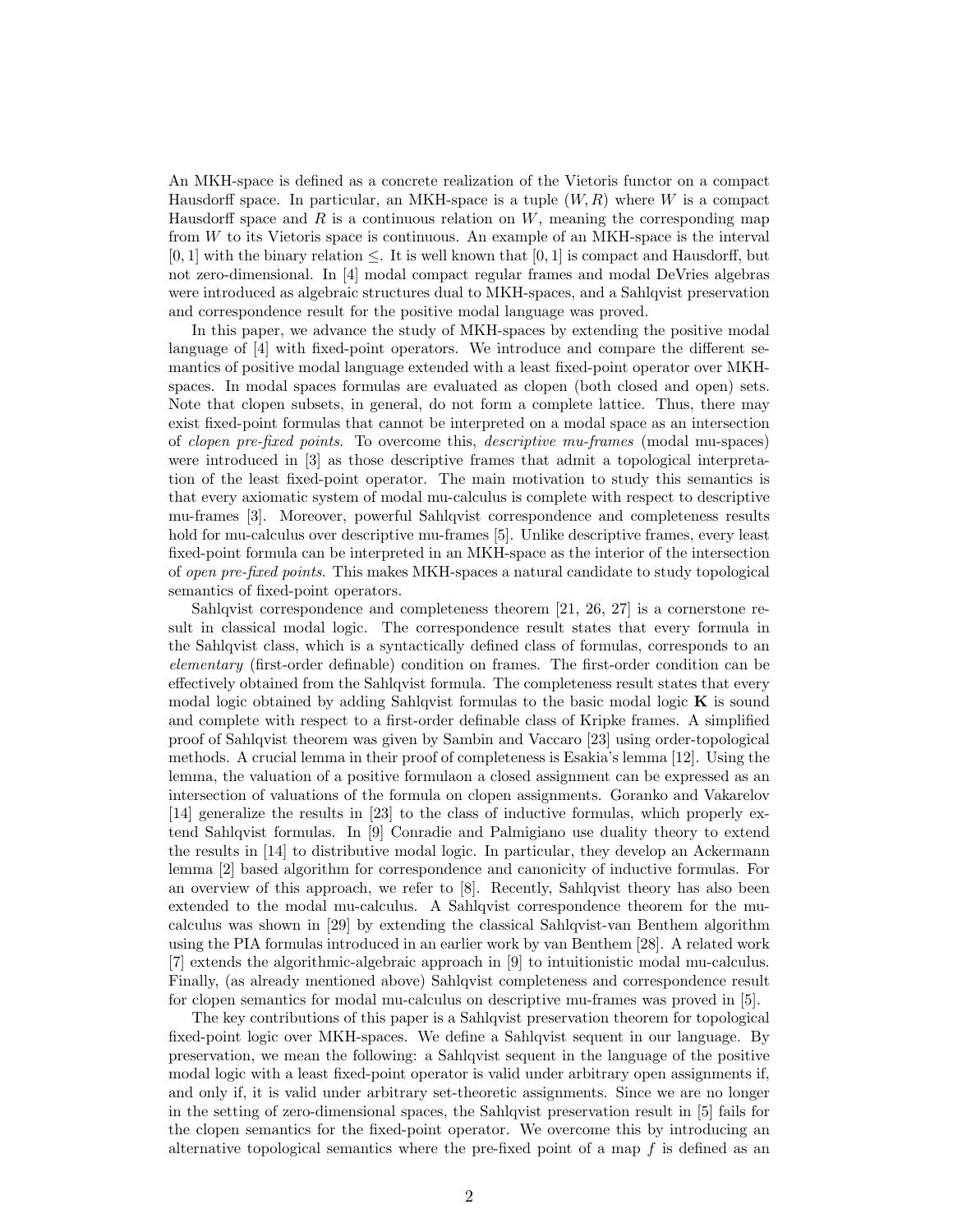open set U such that  $f(\overline{U}) \subseteq U$ , where  $\overline{U}$  is the topological closure of a set U. We call such sets topological pre-fixed points.

The fixed-point is then computed as an intersection of all topological pre-fixed points. For this new semantics and shallow modal formulas we prove an analogue of Esakia's lemma, from which our preservation result follows immediately. We show that the new semantics has a nice algebraic counterpart when restricted to shallow modal formulas. We also show that the Sahlqvist sequent in our language has a frame correspondent in LFP, which is first-order language extended with fixed-point operators with topological interpretations. We also provide a few examples of Sahlqvist sequents, their corresponding LFP-formulas and their semantics in MKH-spaces.

Finally, we note on an unfortunate overlap of terminology in modal logic and pointfree topology: the meaning of the term "frame" in modal logic differs from its meaning in point-free topology. By now both terms are well established in the modal logic and pointfree topology literature. We follow these standard terminology hoping that it will not generate any confusion. In particular, in Section 4 of the paper we use the term "frame" in the context of point-free topology and in Section 6 we refer to "frame conditions" which have a standard meaning in the modal logic literature.

The paper is organized as follows: in Section 2, we introduce preliminary definitions on Vietoris construction and MKH-spaces. In Section 3 we introduce and compare different semantics of the least fixed-point operator over MKH-spaces. In Section 4 we look into the algebraic semantics for our language. In Section 5 we show the Esakia's lemma and Sahlqvist preservation theorem. In Section 6, we prove a correspondence theorem for Sahlqvist sequents followed by examples in Section 7. We conclude and present directions for future research in Section 8.

### 2 Preliminaries

In this section we recall a few preliminary definitions from  $[4]$ . Let W be a non-empty set and  $R \subseteq W \times W$  be a binary relation on W. For  $w \in W$ , define  $R[w] = \{v \in W : wRv\}$ and  $R^{-1}[w] = \{v \in W : vRw\}$ . Also, for  $S \subseteq W$ ,  $R[S] = \{w \in W : R^{-1}[w] \cap S \neq \emptyset\}$  and  $R^{-1}[S] = \{w \in W : R[w] \cap S \neq \varnothing\}.$ 

**Definition 2.1** ( $\mathcal{T}$ -Coalgebra). Let C be a category and let  $\mathcal{T} : C \to C$  be an endofunctor. A T-coalgebra is a pair  $(X, \sigma)$ , where  $\sigma : X \to TX$  is a morphism in C. A morphism between two coalgebras  $(X, \sigma)$  and  $(X', \sigma')$  is a morphism f in C such that the following diagram commutes:



**Definition 2.2** (Modal Space). A modal space is a pair  $(W, R)$  where W is a Stone space and R is a binary relation on W satisfying (i) R[x] is closed for each  $x \in W$  and (ii)  $R^{-1}[U]$  is clopen for each clopen  $U \subseteq W$ . For modal spaces,  $(W, R)$  and  $(W', R')$ , a function  $f: W \to W'$  is a p-morphism if (i)wRw' implies  $f(w)Rf(w')$  and (ii)  $f(w)Rv$ implies there is  $u \in W$  with wRu and  $f(u) = v$ . Let MS be the category of modal spaces and continuous p-morphisms.

**Definition 2.3 (Vietoris Space).** For a topological space W and  $U \subseteq W$  an open set,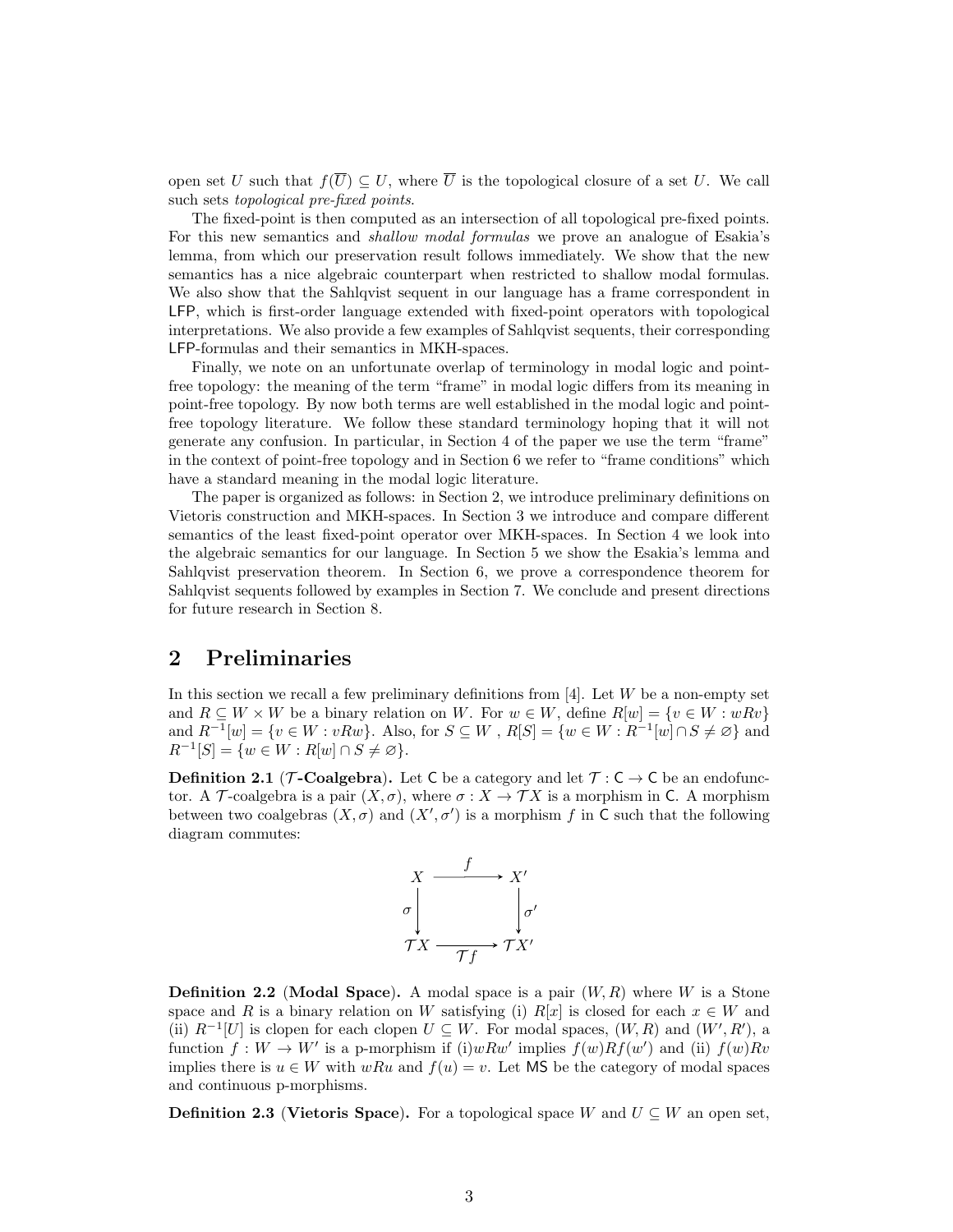consider the sets

$$
\Box U = \{ F \subseteq W : F \text{ is closed and } F \subseteq U \}
$$
  

$$
\Diamond U = \{ F \subseteq W : F \text{ is closed and } F \cap U \neq \varnothing \}.
$$

Then the Vietoris space  $V(W)$  of W is defined to have the closed sets of W as its points, and the collection of all sets  $\Box U$ ,  $\diamondsuit U$ , where  $U \subseteq W$  is open, as a subbasis for its topology.

It is a standard result in topology that if W is a Stone space, then so is  $\mathcal{V}(W)$  (see, eg., [11], p. 380). Let Stone be the category of Stone spaces and continuous maps. The Vietoris construction V extends to a functor  $V$ : Stone  $\rightarrow$  Stone, which sends a Stone space W to  $\mathcal{V}(W)$  and a continuous map  $f: W \to Y$  to  $\mathcal{V}(f)$  where  $\mathcal{V}(f)(F) = f[F]$  for all closed sets  $F \subseteq W$ . In considering V-coalgebras, note that if R is a relation on W. then  $\rho_R : W \to \mathcal{P}(W)$  given by  $\rho_R(w) = R[w]$  is a well-defined continuous map from W to  $V(W)$  iff  $(W, R)$  is a modal space. This leads to the following theorem.

**Theorem 2.4.** ([1, 20, 12]) MS is isomorphic to the category of V-coalgebras on Stone.

It is known that the Vietoris functor can be defined in the more general setting of compact Hausdorff spaces (see, e.g., [11], p. 244). The category of compact Hausdorff spaces and continuous maps is denoted by KHaus. The Vietoris construction yields a functor V : KHaus  $\rightarrow$  KHaus where a continuous map  $f: W \rightarrow Y$  is taken to  $V(f)$  with  $\mathcal{V}(f)(F) = f[F]$  for all closed sets  $F \subseteq W$ . It is natural to consider coalgebras for this functor. We first define the notion of a continuous relation on a compact Hausdorff space.

**Definition 2.5 (Continuous Relation).** We say, a relation  $R$  on a compact Hausdorff space W is point closed, if the relational image  $R[w]$  is a closed set for each  $w \in W$ . Further, R is continuous if it is point closed and the map  $\rho_R : W \to V(W)$ , taking a point w to R[w] is a continuous map from the space W to its Vietoris space  $V(W)$ . In other words, R is continuous if  $(X, \rho_R)$  is a Vietoris coalgebra.

**Proposition 2.6.** ([4]) A relation R on a compact Hausdorff space W is continuous iff R satisfies the following conditions:

- 1.  $R[w]$  is closed for each  $w \in W$ .
- 2.  $R^{-1}[F]$  is closed for each closed  $F \subseteq W$ .
- 3.  $R^{-1}[U]$  is open for each open  $U \subseteq W$ .

Definition 2.7 (Modal Compact Hausdorff space). A modal compact Hausdorff space or an MKH-space is a tuple  $(W, R)$  such that W is a compact Hausdorff space and  $R$  is a continuous relation on  $W$ . Let MKHaus be the category of MKH-spaces and continuous p-morphisms.

**Theorem 2.8.** ([4]) MKHaus is isomorphic to the category of V-coalgebras on KHaus.

### 3 Topological fixed-point semantics

In this section, we discuss various semantics for the modal mu-calculus on modal compact Hausdorff spaces. We first recall the Knaster-Tarski theorem for complete lattices.

**Theorem 3.1 (Knaster-Tarski Theorem).** Let  $(L, \leq)$  be a complete lattice and f:  $L \to L$  be a monotone map, that is, for each  $a, b \in L$ , with  $a \leq b$  we have  $f(a) \leq f(b)$ . The Knaster-Tarski theorem states that f has a least fixed-point  $LFP(f)$ , which can be computed as

$$
LFP(f) = \bigwedge \{a \in L : f(a) \le a\}
$$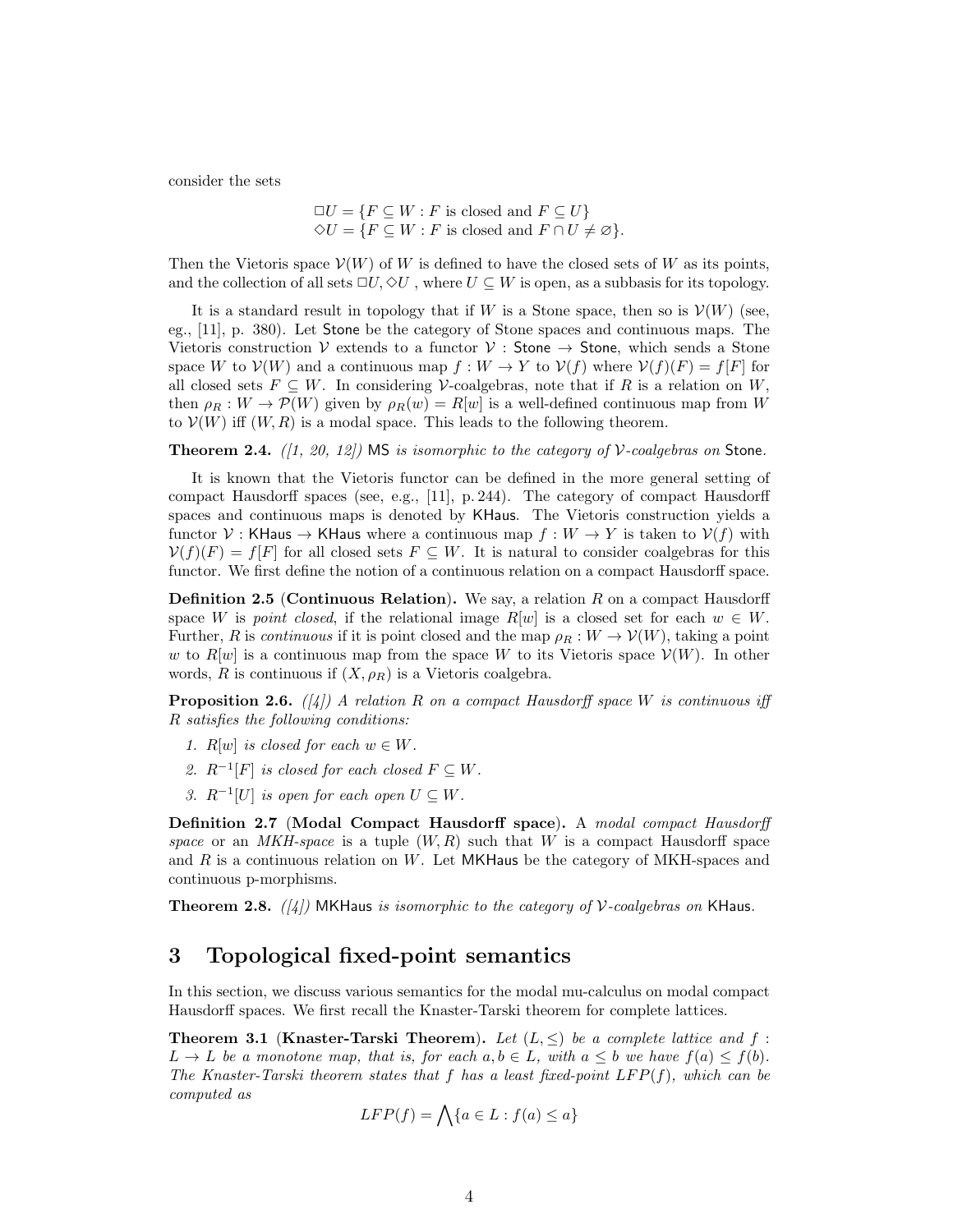The least fixed-point of f or  $LFP(f)$  can be computed in another way. For an ordinal  $\alpha$ , let  $f^0(0) = 0$ ,  $f^{\alpha}(0) = f(f^{\beta}(0))$  if  $\alpha = \beta + 1$ , and  $f^{\alpha}(0) = \bigvee_{\beta \leq \alpha} f^{\beta}(0)$ , if  $\alpha$  is a limit ordinal. Then  $LFP(f) = f^{\alpha}(0)$ , for some ordinal  $\alpha$  such that  $f^{\alpha+1}(0) = f^{\alpha}(0)$ .

We restrict our language to positive modal logic. Given a set Prop of countably infinite propositional variables, the modal mu-formulas in our language are inductively defined by the following rule

$$
\varphi := \bot \mid \top \mid p \mid \varphi \wedge \varphi \mid \varphi \vee \varphi \mid \Diamond \varphi \mid \Box \varphi \mid \mu x \varphi
$$

where  $p, x \in$  Prop. Note that we have only the least fixed-point operator in our language. An occurrence of x in  $\varphi$  is said to be bound if it is in the scope of a  $\mu x$ , and free, otherwise. We interpret formulas in our language over MKH-spaces. Given an MKH-space  $(W, R)$ , let  $\mathfrak{F} \subseteq \mathcal{P}(W)$  be such that  $(\mathfrak{F}, \subseteq)$  is a sublattice<sup>1</sup> of  $(\mathcal{P}(W), \subseteq)$ . That is,  $\varnothing, W \in \mathfrak{F}$ and if  $U, V \in \mathfrak{F}$ , then  $U \cap V \in \mathfrak{F}$  and  $U \cup V \in \mathfrak{F}$ . We denote the (infinite) meets and joins in  $\mathfrak{F}$  by  $\bigwedge^{\mathfrak{F}}$  and  $\bigvee^{\mathfrak{F}}$ , respectively. If  $(\mathfrak{F},\subseteq)$  is complete, then infinite mets and joins always exist. As we will see below,  $\hat{\Lambda}^{\mathfrak{F}}$  and  $\hat{\Lambda}^{\mathfrak{F}}$  may differ from set-theoretic intersection and union. An *assignment* h is a map from the set of propositional variables Prop to  $\mathfrak{F}$ . For each modal mu-formula  $\varphi$ , we denote by  $[\varphi]_h^{\mathfrak{F}}$ , the set of points satisfying  $\varphi$  under assignment h. Given  $S \subseteq W$ , let  $\langle R \rangle(S) = R^{-1}S$  and  $[R](S) = W\setminus(R^{-1}[W\setminus S])$ . We define the semantics of a modal mu-formula  $\varphi$ , by induction on the complexity of formulas as follows:

$$
\begin{aligned}\n\llbracket \bot \rrbracket_h^{\mathfrak{F}} &= \varnothing, \\
\llbracket \top \rrbracket_h^{\mathfrak{F}} &= W, \\
\llbracket p \rrbracket_h^{\mathfrak{F}} &= h(p), \\
\llbracket \varphi \wedge \psi \rrbracket_h^{\mathfrak{F}} &= \llbracket \varphi \rrbracket_h^{\mathfrak{F}} \cap \llbracket \psi \rrbracket_h^{\mathfrak{F}}, \\
\llbracket \varphi \vee \psi \rrbracket_h^{\mathfrak{F}} &= \llbracket \varphi \rrbracket_h^{\mathfrak{F}} \cup \llbracket \psi \rrbracket_h^{\mathfrak{F}}, \\
\llbracket \bigcirc \varphi \rrbracket_h^{\mathfrak{F}} &= \langle R \rangle (\llbracket \varphi \rrbracket_h^{\mathfrak{F}}), \\
\llbracket \Box \varphi \rrbracket_h^{\mathfrak{F}} &= \langle R \rangle (\llbracket \varphi \rrbracket_h^{\mathfrak{F}}),\n\end{aligned}
$$

where  $p \in$  Prop.

Let  $\varphi(x, p_1, \ldots, p_n)$  be a modal mu-formula. The semantics of  $\varphi$  is defined for all assignments h using the definition above. For a fixed assignment h,  $\varphi$  and h give rise to a  $\text{map } f_{\varphi,h} : \mathfrak{F} \to \mathfrak{F} \text{ defined by } f_{\varphi,h}(U) = [\varphi]_{h_{\omega}^{\varphi}}^{\mathfrak{F}}, \text{ where } U \in \mathfrak{F}, h_{x}^{U}(x) = U \text{ and } h_{x}^{U}(y) = h(y)$ for each propositional variable  $y \neq x$ . Since we have restricted our language to positive modal formulas,  $f_{\varphi,h}$  is a monotone map with respect to the inclusion order. Assume that  $(\mathfrak{F}, ⊆)$  is a complete lattice. Therefore, by the Knaster-Tarski theorem,  $f_{\varphi,h}$  has a least fixed-point. We define  $[\![\mu x \varphi]\!]_h^{\mathfrak{F}}$  to be the least fixed-point of  $f_{\varphi,h}$ , which, is computed as follows

$$
\llbracket \mu x \varphi \rrbracket_h^{\mathfrak{F}} = \bigwedge^{\mathfrak{F}} \{ U \in \mathfrak{F} : \llbracket \varphi \rrbracket_{h_x^U}^{\mathfrak{F}} \subseteq U \}.
$$

A set  $U \in \mathfrak{F}$  such that  $[\![\varphi]\!]_{h_x^U}^{\mathfrak{F}} \subseteq U$  is called a *pre-fixed point.* 

Note that the powerset  $(\mathcal{P}(W), \subseteq)$  is a complete lattice where meets and joins are set-theoretic intersections and unions. Therefore, if  $\mathfrak{F} = \mathcal{P}(W)$ , then

$$
\llbracket \mu x \varphi \rrbracket_h^{\mathcal{P}(W)} = \bigcap \{ U \in \mathcal{P}(W) : \llbracket \varphi \rrbracket_{h_x^U}^{\mathcal{P}(W)} \subseteq U \}.
$$

In the complete lattice  $(\mathsf{Cl}(W), \subseteq)$  of closed sets of a topological space, infinite meets are intersections and infinite joins are the closure of the union. Thus, if  $\mathfrak{F} = \mathsf{Cl}(W)$ , then

<sup>&</sup>lt;sup>1</sup>Note that this requirement is not essential (see Remark 3.3), but it always holds in the examples that we consider in this paper. So we find it convenient to make this restriction.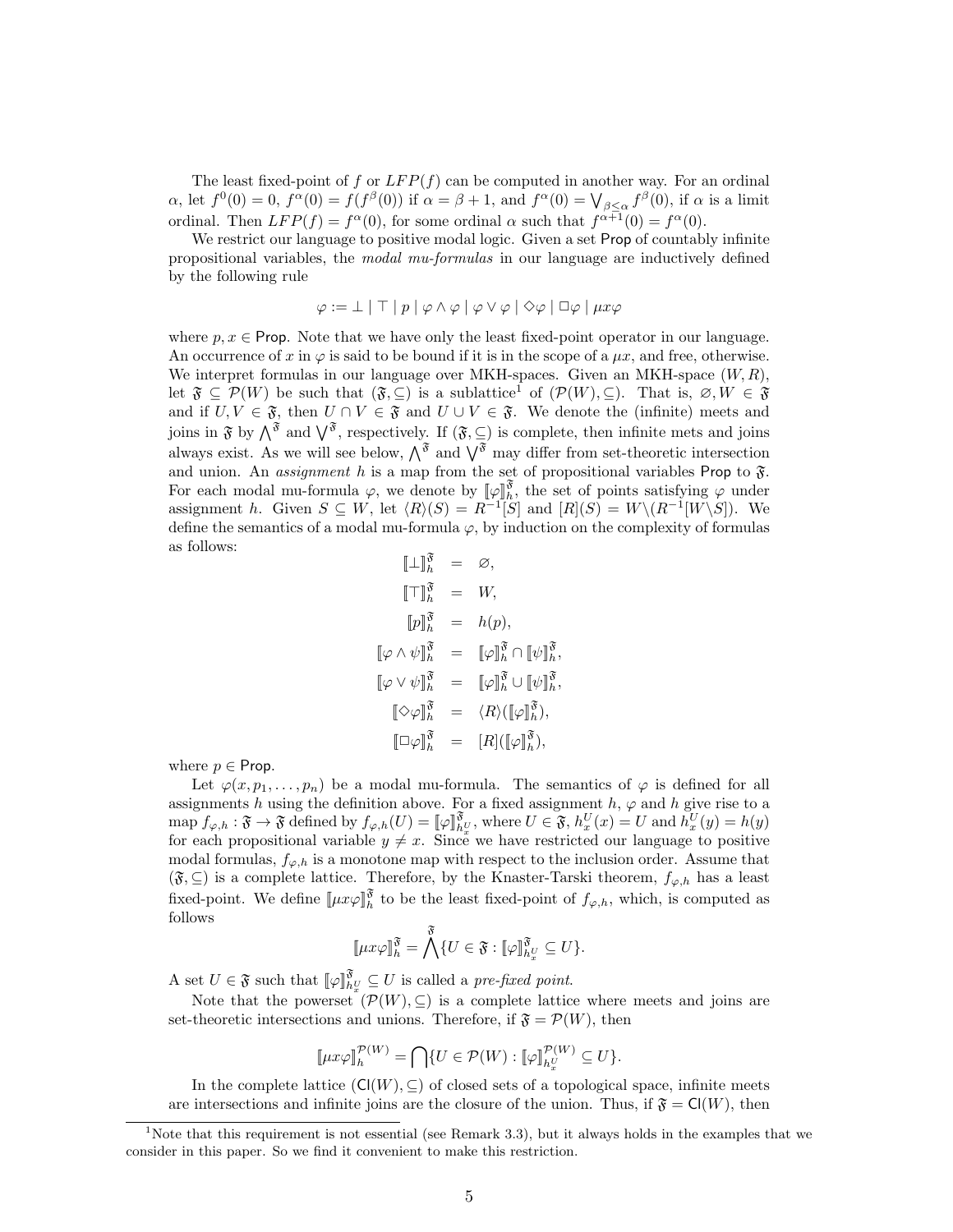$$
\llbracket \mu x \varphi \rrbracket^{ \text{Cl}(W)}_h = \bigcap \{ U \in \text{Cl}(W) : \llbracket \varphi \rrbracket^{ \text{Cl}(W)}_{h^U_x} \subseteq U \}.
$$

Finally, in the complete lattice  $(\mathsf{Op}(W), \subseteq)$  of open sets of a topological space infinite meets are the interior of the intersection and joins are unions. Thus, if  $\mathfrak{F} = \mathsf{Op}(W)$ , then

$$
\llbracket \mu x \varphi \rrbracket^{ \mathsf{Op}(W)}_h = \text{Int}\left(\bigcap \{U \in \mathsf{Op}(W) : \llbracket \varphi \rrbracket^{ \mathsf{Op}(W)}_{h_x^U} \subseteq U\}\right),
$$

where Int is the interior operator.

If  $\mathfrak{F} = \mathcal{P}(W)$ , then  $[\![ . ]\!]_h^{\mathfrak{F}}$  is called *classical* or *set-theoretic semantics*. If  $\mathfrak{F} = \mathsf{Cl}(W)$ , then  $\llbracket . \rrbracket_h^{\mathfrak{F}}$  is called *closed semantics*, and if  $\mathfrak{F} = \mathsf{Op}(W)$ , then  $\llbracket . \rrbracket_h^{\mathfrak{F}}$  is called *open semantics*. The assignment h is called a set-theoretic assignment if  $h(p) \in \mathcal{P}(W)$ , closed if  $h(p) \in \mathsf{Cl}(W)$ , and *open* if  $h(p) \in \text{Op}(W)$ , for each  $p \in \text{Prop}$ .

The following example illustrates how to compute modal mu-formulas in MKH-spaces.

**Example 3.2.** Consider the interval  $[0,1] \subseteq \mathbb{R}$  with the subspace topology. It is an example of a compact Hausdorff space which is not totally disconnected. The only clopen sets are [0, 1] and ∅. Consider the relation  $\leq$  on this space which gives,  $\leq$  [a] = [a, 1], which shows that  $\leq$  is point closed. Also, for an open set  $U \subseteq [0,1]$  with supremum b we have  $\langle \leq \rangle U = [0, b)$ , which is open in the subspace topology. Checking that  $\langle \leq \rangle$  of a closed set is closed is similar. Therefore, the relation  $\leq$  satisfies the conditions of the Proposition 2.6, which shows  $([0, 1], <)$  is an MKH-space. Moreover, it is not a modal space.

Consider a modal mu-formula,  $\mu x(p \vee \Diamond x)$  with the open assignment of p given by  $h(p) = (\frac{1}{3}, \frac{2}{3})$ . The valuation for the formula is given by

$$
\llbracket \mu x(\ p \vee \Diamond x) \rrbracket_{h}^{\mathsf{Op}(W)} = \mathrm{Int}\left(\bigcap \{U \in \mathsf{Op}(W) : h(p) \cup \langle \leq \rangle U \subseteq U\}\right).
$$

As noted above, for an open set  $U \subseteq [0,1]$  with supremum b we have  $\langle \leq \rangle U = [0,b)$ . The only open sets U which satisfy  $h(p) \cup \langle \langle \rangle U \subseteq U$ , are the ones which are of the the form  $[0, b)$  and contain  $h(p)$ . The interior of the intersection of all such sets will be the set  $(0, \frac{2}{3})$ , which is the least fixed-point of the formula.

**Remark 3.3.** The requirement that  $(\mathfrak{F}, \subseteq)$  is a complete lattice is not necessary for interpreting fixed-point operators. It is sufficient to demand that the meet of the sets of type  $\{U \in \mathfrak{F} : \llbracket \varphi \rrbracket_{h_x}^{\mathfrak{F}} \subseteq U\}$ , for each  $\varphi$  and h, exist in  $\mathfrak{F}$ . The lattice  $(\mathfrak{F}, \subseteq)$  may not be complete, but such meets may still exist in  $\mathfrak{F}$ . For example, for a modal space  $(W, R)$  the lattice  $(\mathsf{Clop}(W), \subseteq)$  of its clopen sets may not be complete. Descriptive mu-frames are those modal spaces where meets of such sets are clopen, see [3], [5]. Descriptive mu-frames play an important role in the study of modal mu-calculus. They provide completeness for any axiomatic system of modal mu-calculus. Moreover, a version of Sahlqvist theorem holds for descriptive mu-frames [5]. We view MKH-spaces as generalizations of descriptive mu-frames. Similarly the results in this paper generalize the results of [5] to the case of MKH-spaces.

Remark 3.4. Also note that regular open (closed) sets of a topological space form a complete Boolean algebra [11]. These sets provide important topological structures for interpreting modal mu-formulas. Note that these Boolean algebras are not sublattices of the powerset Boolean algebra, see e.g., [11]. As already noted in the footnote in the previous page, the demand that  $(\mathfrak{F}, \subseteq)$  is a sublattice of the powerset, is made only for convenience and could be easily dropped in order to accommodate interesting examples such as regular open (closed) sets. Since we do not consider regular open and closed sets in this paper, we are going to keep this restriction.

The key property of MKH-spaces is that modal operators  $\Box$  and  $\diamondsuit$  can be interpreted on open sets. The next theorem shows that modal mu-formulas can also be interpreted on open sets of an MKH-space.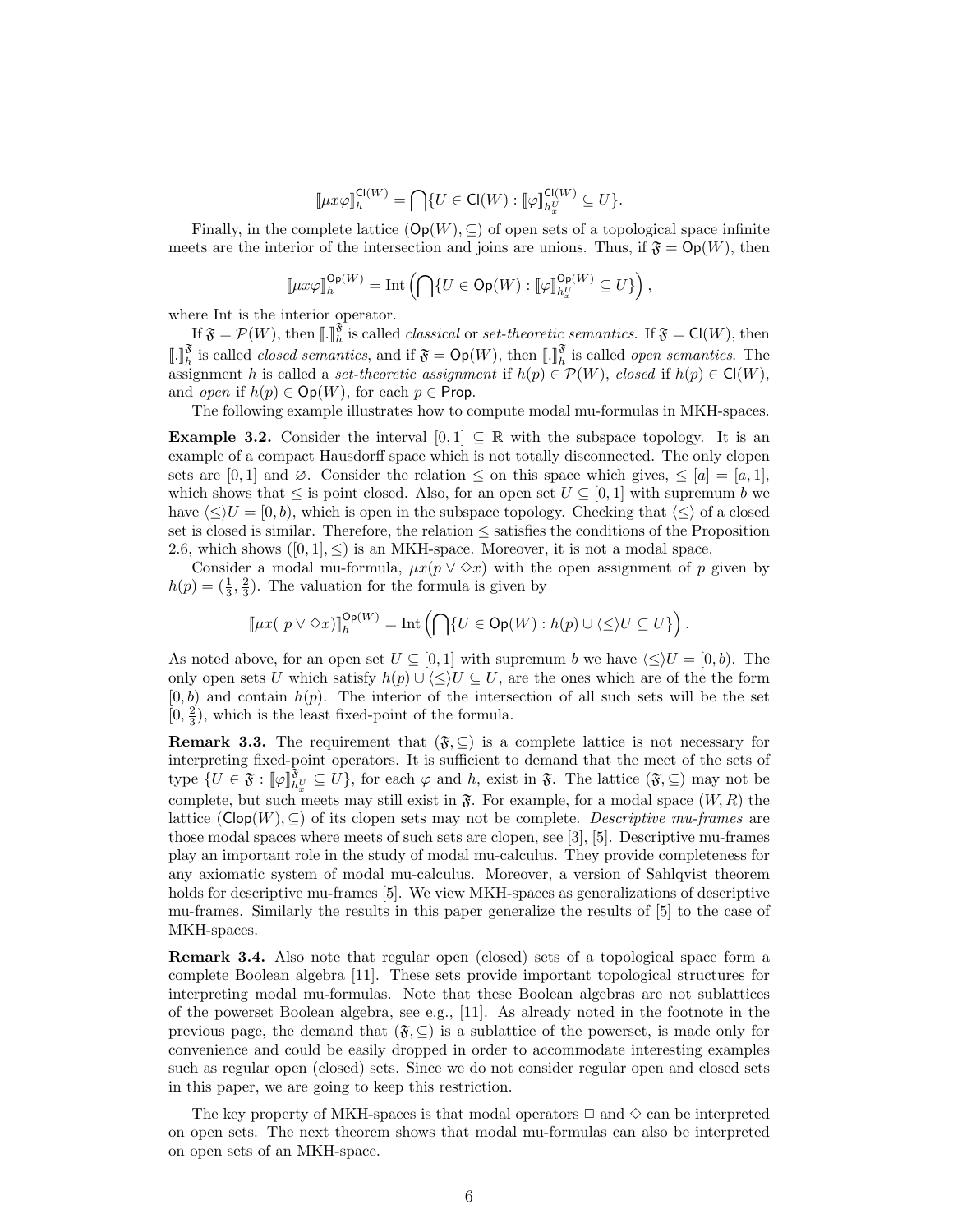**Theorem 3.5.** The open semantics of modal mu-formulas is well defined, that is, if  $h$  is an open assignment, then  $[\![\varphi]\!]_h^{\mathsf{Op}(W)}$  is an open set, for any modal mu-formula  $\varphi$ .

*Proof.* The proof is by induction on the complexity of  $\varphi$ . In the base case, when  $\varphi = \top$ , ⊥ or  $p \in \mathsf{Prop}$ ,  $[\![\varphi]\!]_h^{\mathsf{Op}(W)}$  is an open set, since  $\varnothing$ , W are open sets and  $h(p)$  is an open assignment. For the induction step if  $\varphi = \varphi_1 \vee \varphi_2$  or  $\varphi_1 \wedge \varphi_2$ ,  $[\varphi]_h^{\mathsf{Op}(W)}$  is also open since finite intersection and union of open sets is open. If  $\varphi = \Diamond \psi$ ,  $[\![\Diamond \psi]\!]_h^{\mathsf{Op}(W)} = \langle R \rangle (\llbracket \psi \rrbracket_h^{\mathsf{Op}(W)})$ , which is open by Proposition 2.6, as  $[\![\psi]\!]_h^{\mathsf{Op}(W)}$  is open by induction hypothesis. The case when  $\varphi = \Box \psi$  is similar and uses the fact that  $[R]U$  is open for an open U. Finally, if  $\varphi = \mu x \psi$ , since we define the semantics of  $\mu x \psi$  to be equal to the interior of an intersection of open sets,  $[\![\varphi]\!]_h^{\mathsf{Op}(W)}$  will be an open set.  $\Box$ 

In order to simplify the notation, instead of  $[\![\varphi(p_1,\ldots,p_n)]\!]_h^{\mathfrak{F}}$  with  $h(p_i) = U_i, 1 \leq$  $i \leq n$ , we will sometimes simply write  $\varphi(U_1, \ldots, U_n)$ <sup>3</sup> or just  $\varphi(U_1, \ldots, U_n)$  if it is clear from the context. We now show that the semantics for  $\mu x \varphi$  defined above, gives the least fixed-point of  $\varphi$ .

**Lemma 3.6.** Let  $(W, R)$  be an MKH-space,  $\mathfrak{F} \subseteq \mathcal{P}(W)$  a complete lattice and h such an assignment that  $[\![\varphi]\!]_h^{\mathfrak{F}} \in \mathfrak{F}$ . Then the valuation function defined for modal mu-formulas is monotone, that is for  $U, V \in \mathfrak{F}$  such that  $U \subseteq V$ , we have  $[\![\varphi]\!]_{h_x^V}^{\mathfrak{F}} \subseteq [\![\varphi]\!]_{h_x^V}^{\mathfrak{F}}$ .

Proof. The above lemma can be proved by induction on the complexity of the formula  $\varphi$ . The basic modal cases are well known. For the case when  $\varphi = \mu y \psi$ , we want to show that for  $U \subseteq V$  we have  $[\![\mu y \psi]\!]_{h^U_x}^{\mathfrak{F}} \subseteq [\![\mu y \psi]\!]_{h^V_x}^{\mathfrak{F}}$ . By induction hypothesis, we have  $[\![\psi]\!]_{h_{\mathcal{X}}^{\tilde{\mathbf{y}}}}^{\tilde{\mathbf{y}}} \subseteq [\![\psi]\!]_{h_{\mathcal{X}}^{\tilde{\mathbf{y}}}}^{\tilde{\mathbf{y}}}$ . This means that for each  $C \in \mathfrak{F}$ , if  $[\![\psi]\!]_{h_{\mathcal{X}}^{\tilde{\mathbf{y}}}}^{\tilde{\mathbf{y}}} \subseteq C$ , then  $[\![\psi]\!]_{h_{\mathcal{Y}}^{\tilde{\mathbf{y}}}}^{\tilde{\mathbf{y}}} \subseteq C$ . Therefore,  $\bigwedge \{C : \llbracket \psi \rrbracket_{f_v^C}^{\mathfrak{F}} \subseteq C\} \subseteq \bigwedge \{C : \llbracket \psi \rrbracket_{g_v^C}^{\mathfrak{F}} \subseteq C\}$ , where  $f = h_x^U$  and  $g = h_x^V$ . Hence,  $\llbracket \mu x \psi \rrbracket_{h_x^V}^{\mathfrak{F}} \subseteq \llbracket \mu x \psi \rrbracket_{h_x^V}^{\mathfrak{F}}, \text{ and } \llbracket \varphi \rrbracket_{h_x^V}^{\mathfrak{F}} \subseteq \llbracket \varphi \rrbracket_{h_x^V}^{\mathfrak{F}}.$  $\Box$ 

**Theorem 3.7.** For a modal mu-formula  $\varphi$ , the map given by  $(U \mapsto [\varphi]_{h_x^U}^{\mathsf{Op}(W)})$ , where h is an open assignment, has the least fixed-point  $[\mu x \varphi]_h^{\mathsf{Op}(W)}$ .

*Proof.* We know that  $Op(W)$  is a complete lattice, and  $[\![\varphi]\!]_{h_x^U}^{Op(W)}$  is monotone as shown in the previous lemma. Therefore, from the Knaster-Tarksi theorem, it follows that  $\llbracket \mu x \varphi \rrbracket_h^{\mathsf{Op}(W)}$  is its least fixed-point.

 $\Box$ 

#### 3.1 Open fixed-point semantics

In this section we focus on the open semantics for the least fixed-point operator. We first prove the following theorem which shows that if we restrict ourselves to open assignments, the interpretation of any modal mu-formula under the set-theoretic semantics is the same as in the open semantics.

**Theorem 3.8.** Let  $(W, R)$  be an MKH-space and h be an open assignment. Then, for each for each modal mu-formula  $\varphi$ ,  $[\varphi]_h^{\mathcal{P}(W)} = [\varphi]_h^{\mathcal{O}_{\mathbf{P}(W)}}$ .

*Proof.* We prove the lemma by induction on the complexity of formulas. The cases  $\varphi = \top$ or  $\perp, \varphi = \varphi_1 \wedge \varphi_2$  or  $\varphi_1 \vee \varphi_2, \varphi = \Diamond \psi$  or  $\Box \psi$  are obvious. Now assume  $\varphi = \mu x \psi$  and suppose the result holds for  $\psi$ . We let  $f_{\psi,h}$  and  $g_{\psi,h}$  be a map such that  $f_{\psi,h}(U)$  $[\![\psi]\!]_{h_{\underline{v}}^U}^{\mathsf{Op}(\mathsf{W})}$  and  $g_{\psi,h}(U) = [\![\psi]\!]_{h_{\underline{v}}^U}^{\mathcal{P}(W)}.$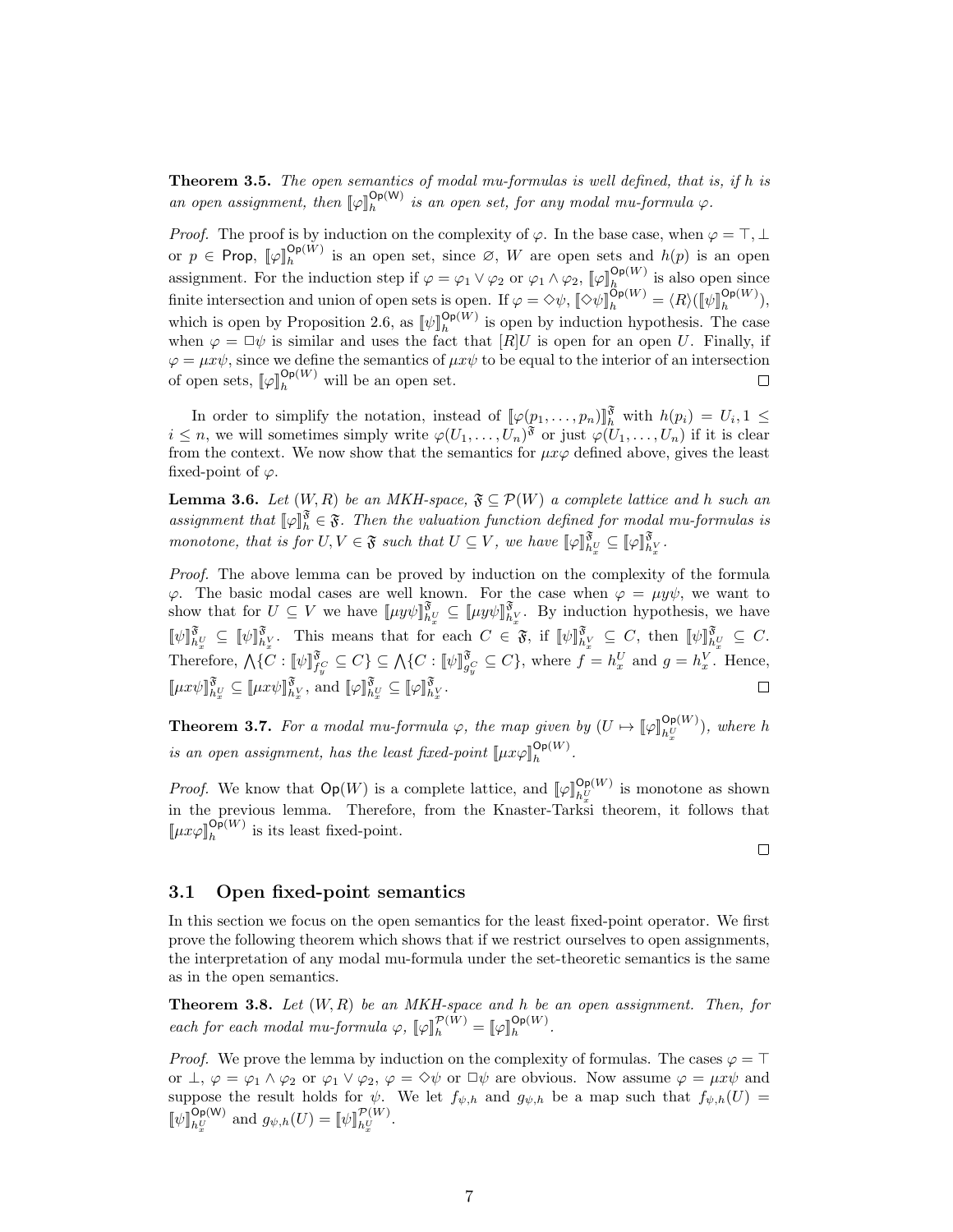We have seen earlier that the least fixed-point can also be computed as the limit of the following increasing sequence of sets,

$$
\varnothing \subseteq f_{\psi,h}(\varnothing) \subseteq f_{\psi,h}^2(\varnothing) \subseteq \dots
$$
  

$$
\varnothing \subseteq g_{\psi,h}(\varnothing) \subseteq g_{\psi,h}^2(\varnothing) \subseteq \dots
$$

By the induction hypothesis  $f_{\psi,h}(U) = g_{\psi,h}(U)$ , for each  $U \in \mathsf{Op}(\mathsf{W})$ . So  $f_{\psi,h}^n(\varnothing) =$  $g_{\psi,h}^n(\varnothing)$ , for each  $n \in \omega$ . As h is an open assignment, each  $f_{\psi,h}^n(\varnothing)$  is an open set. So their join is just the union. Thus,  $f^{\omega}_{\psi,h}(\varnothing) = \bigcup_{n \in \omega} f^{n}_{\psi,h}(\varnothing) = \bigcup_{n \in \omega} g^{n}_{\psi,h}(\varnothing) = g^{\omega}_{\psi,h}(\varnothing)$ . Continuing this process transfinitely we obtain that for each ordinal  $\alpha$  we have  $f_{\psi,h}^{\alpha}(\emptyset)$  =  $g_{\psi,h}^{\alpha}(\varnothing)$ . This implies that  $[\![\mu x\psi]\!]_h^{\mathsf{Op}(\mathsf{W})} = [\![\mu x\psi]\!]_h^{\mathsf{P}(\mathsf{W})}$ .  $\Box$ 

Note that the above theorem holds only when  $h$  is open. In the following we will be dealing with assignments that in general are not open. For such assignments the above theorem may not hold as Example 3.9 below shows.

**Example 3.9.** Consider the interval  $I = [0, 1] \subseteq \mathbb{R}$  with the subspace topology. Note that this is an MKH-space. We compute the fixed-point of the modal mu-formula  $\varphi = \mu x (p \vee x)$ on this interval with an assignment  $h(p) = \left[\frac{1}{2}, \frac{2}{3}\right]$  which is not open. It is easy to see that the least fixed-point of  $\varphi$ , with the set-theoretic semantics is  $[\frac{1}{2}, \frac{2}{3})$ . In case of open semantics, the least fixed-point is the interval  $(\frac{1}{2}, \frac{2}{3})$ . So, this example shows that, if the assignment is not open, then the least fixed-point of a modal mu-formula may not be the same in set-theoretic and open semantics.

We now show that the semantics of the least fixed-point operator simplifies in the case of open semantics and open assignments. To this end, we define a new semantics  $||\varphi||_h^{\mathfrak{F}}$ , where  $\mathfrak{F} \subseteq \mathcal{P}(W)$  is complete. It agrees with  $\mathfrak{m}$  on all clauses except for the one for the fixed-point operator which we define as follows

$$
||\mu x \varphi||_h^{\mathfrak{F}} = \bigcap \{ U \in \mathfrak{F} : ||\varphi||_{h_x^U}^{\mathfrak{F}} \subseteq U \}.
$$

**Lemma 3.10.** Let  $(W, R)$  be an MKH-space,  $\mathfrak{F} \subseteq \mathcal{P}(W)$  a complete lattice and h such an assignment that  $||\varphi||_h^{\mathfrak{F}} \in \mathfrak{F}$ . Then the valuation function defined for modal mu-formulas is monotone, that is for  $U, V \in \mathfrak{F}$  such that  $U \subseteq V$ , we have  $||\varphi||_{h_x^V}^{\mathfrak{F}} \subseteq ||\varphi||_{h_x^V}^{\mathfrak{F}}$ .

Proof. Similar to the proof of Lemma 3.6.

 $\Box$ 

**Theorem 3.11.** Let  $(W, R)$  be an MKH-space, h an arbitrary assignment and  $\mathfrak{F} \subseteq \mathcal{P}(W)$ a complete sublattice. Then

1. For each modal mu-formula  $\varphi$  if  $[\varphi]_h^{\mathfrak{F}} \in \mathfrak{F}$ , then

$$
\llbracket \varphi \rrbracket_h^{\mathfrak{F}} = ||\varphi||_h^{\mathfrak{F}} \tag{1}
$$

2. For each modal mu-formula  $\varphi$  if  $||\varphi||_h^{\mathfrak{F}} \in \mathfrak{F}$ , then

$$
\llbracket \varphi \rrbracket_h^{\mathfrak{F}} = ||\varphi||_h^{\mathfrak{F}} \tag{2}
$$

*Proof.* (1) We prove the theorem by induction on the complexity of  $\varphi$ . Suppose  $\varphi = \mu x \psi$ . Then, by definition  $[\mu x \psi]_h^{\mathfrak{F}} = \Lambda^{\mathfrak{F}} \{ U \in \mathfrak{F} : [\psi]_{h_x^U}^{\mathfrak{F}} \subseteq U \}$ . Since  $[\mu x \psi]_h^{\mathfrak{F}} \subseteq U$  for each pre-fixed point  $U \in \mathfrak{F}$ , we have that  $[\![\mu x \psi]\!]_h^{\mathfrak{F}} \subseteq \bigcap \{U \in \mathfrak{F} : ||\psi||_{h_x^U}^{\mathfrak{F}} \subseteq U\}$ . For the converse inclusion, note that that  $||\mu x \psi||_h^{\mathfrak{F}} \subseteq U$  implies  $||\psi||_{h_x^{\perp} \mu x \psi||}^{\mathfrak{F}} \subseteq ||\psi||_{h_x^{\mathcal{F}}}^{\mathfrak{F}} \subseteq U$  using Lemma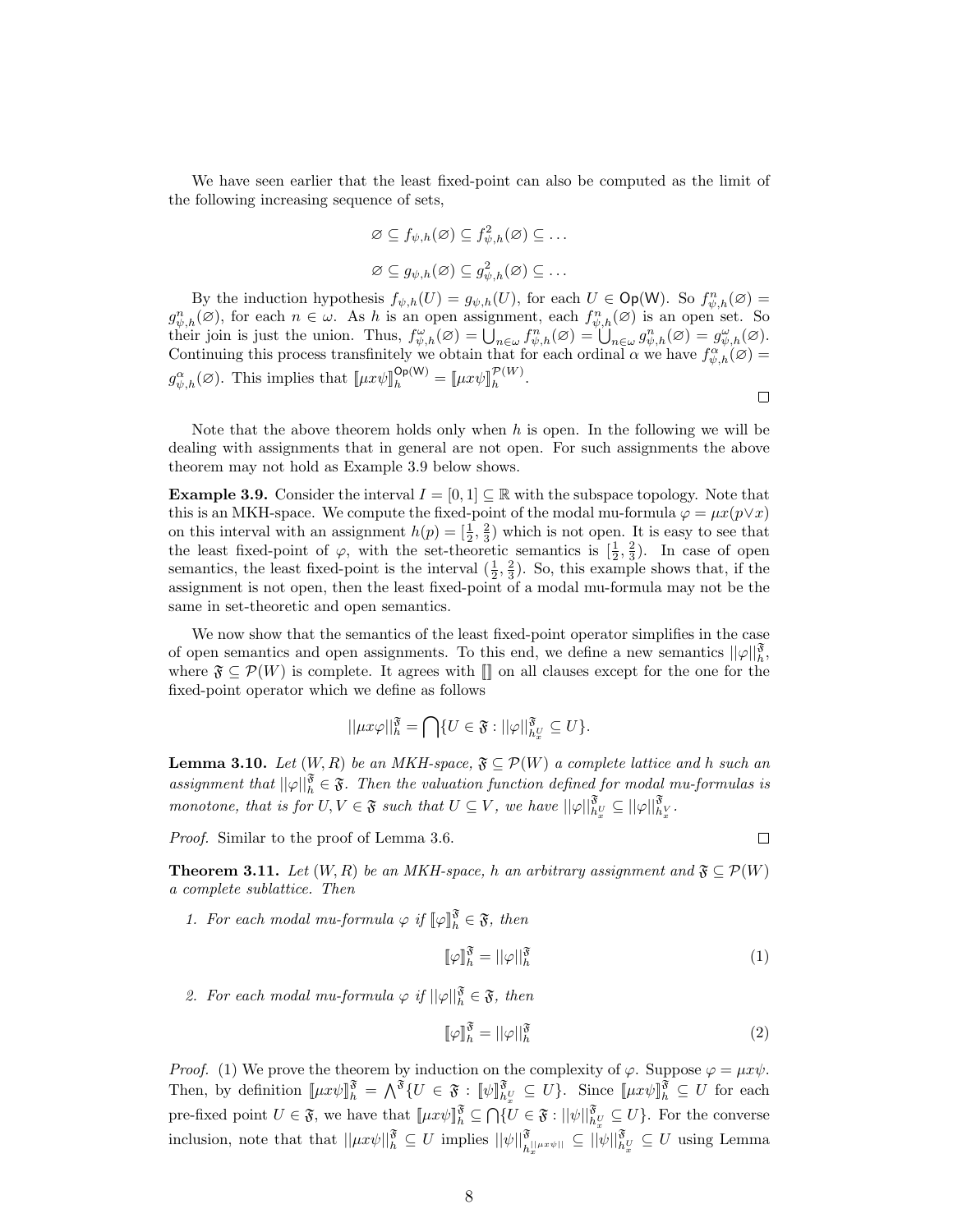3.10. But this implies that  $||\psi||_{h^{||\mu x \psi||}}^{\mathfrak{F}} \subseteq \bigwedge^{\mathfrak{F}} \{U \in \mathfrak{F} : ||\psi||_{h_x}^{\mathfrak{F}} \subseteq U\} = ||\mu x \psi||_h^{\mathfrak{F}}$ . So  $||\psi||_h^{\mathfrak{F}}$  is a pre-fixed point. By our assumption, it also belongs to  $\mathfrak{F}$ . Hence,  $\bigcap \{U \in \mathfrak{F} : ||\psi||_{h_{\omega}^U}^{\mathfrak{F}} \subseteq$  $U$ }  $\subseteq$  [ $\mu x \psi$ ]<sup>§</sup>. This finishes the proof of the theorem.  $(2)$  is similar to  $(1)$ .  $\Box$ 

**Corollary 3.12.** Let  $(W, R)$  be an MKH-space. If h is an open assignment, then

$$
\llbracket \mu x \varphi \rrbracket^{\mathsf{Op}(W)}_h = \bigcap \{ U \in \mathsf{Op}(W) : [\![\varphi]\!]_{h^U_x}^{\mathsf{Op}(W)} \subseteq U \}.
$$

Proof. The result follows directly form Theorems 3.5 and 3.11.

By Theorem 3.8, open semantics for open assignments coincides with the classical semantics. However, in this paper, we are more interested in topological semantics of fixed-point operators. Moreover, we aim at proving an analogue of the Sahlqvist theorem of [5]. For this purpose, it is essential to pove an analogue of Esakia's lemma. As we will show in Section 5.1 Esakia's lemma fails for the open semantics considered above. We remedy this by introducing a new topological semantics of fixed-point operators. For this we will first need to recall form [4] the algebraic semantics and duality for MKH-spaces.

### 4 Algebraic semantics

A duality between compact Hausdorff spaces and compact regular frames was established by Isbell  $[15]$  (see also  $[16]$ ). In  $[4]$  Isbell duality was extended to a duality between modal compact Hausdorff spaces and modal compact regular frames. We briefly recall this duality and later show that the duality extends to the language of positive modal mu-calculus.

**Definition 4.1** (Compact frames). A frame L is a complete lattice that satisfies  $a \wedge$  $\bigvee S = \bigwedge \{a \wedge s \mid s \in S\}$ , where  $S \subseteq L$ . It is compact if whenever  $\bigvee S = 1$ , there is a finite subset  $T \subseteq S$  with  $\bigvee T = 1$ . A map  $f : L \to M$  between frames is a *frame homomorphism* if it preserves finite meets and arbitrary joins.

Suppose L is a frame. For each  $a \in L$  there is a largest element of L whose meet with a is zero, called the pseudocomplement of a and written  $\neg a$ . For  $a, b \in L$  we say a is well inside b and write  $a \lt b$  if  $\neg a \lor b = 1$ . We say L is regular if  $a = \bigvee \{b \mid b \lt a\}$  for each  $a \in L$ .

Given a topological space X, the collection  $Op(X)$  of all open sets of X is a frame. For a continuous map  $f: X \to Y$  between spaces, define  $\Omega f = f^{-1} : \mathsf{Op}(Y) \to \mathsf{Op}(X)$ . It can be checked that  $\Omega$  is a contravariant functor from the category of topological spaces to the category of frames. Given a frame L, a filter  $F \subseteq L$  is called *complete* if  $\bigvee A \in F$ implies that there is  $a \in A$  such that  $a \in F$ . Te set The set  $\mathfrak{p}L$  of complete filters forms a topological space with the basis  $\alpha(a) = \{x \in \mathfrak{p}L \mid a \in x\}$  where  $a \in L$ .

For a frame homomorphism  $h: L \to M$ , the map  $\mathfrak{p}h: \mathfrak{p}M \to \mathfrak{p}L$  sending a  $x \in \mathfrak{p}M$  to  $h^{-1}(x)$  is well defined and continuous. p is a contravariant functor between the category of frames and the category of topological spaces. The functors  $\Omega$  and p give dual equivalence when we restrict them to appropriate subcategories.

**Theorem 4.2 (Isbell).** The functors  $\Omega$  and p provide a dual equivalence between the category KHaus of compact Hausdorff spaces and continuous maps and the category KRFrm of compact regular frames and frame homomorphisms.

Definition 4.3 (Modal compact regular frames). A modal compact regular frame (abbreviated:  $MKR-frame$ ) is a triple  $L = (L, \Box, \Diamond)$  where L is a compact regular frame, and  $\Box, \Diamond$  are unary operations on L satisfying the following conditions.

 $\Box$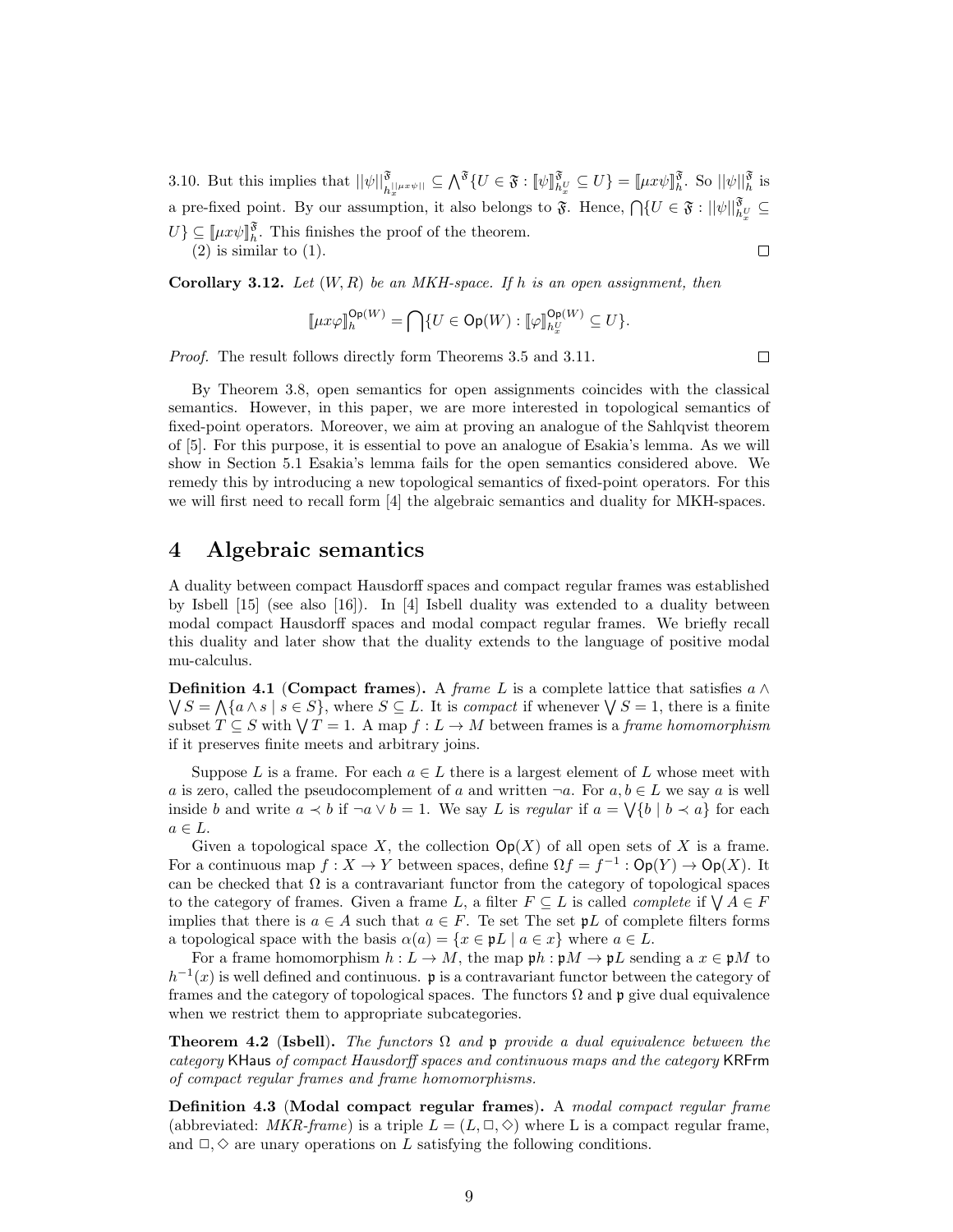- 1.  $\Box$  preserves finite meets, so  $\Box 1 = 1$  and  $\Box(a \land b) = \Box a \land \Box b$ .
- 2.  $\diamond$  preserves finite joins, so  $\diamond 0 = 0$  and  $\diamond (a \vee b) = \diamond a \vee \diamond b$ .
- 3.  $\Box(a \lor b) \leq \Box a \lor \Diamond b$  and  $\Box a \land \Diamond b \leq \Diamond (a \land b)$ .
- 4.  $\Box, \Diamond$  preserve directed joins, so  $\Diamond \bigvee S = \bigvee \{ \Diamond s \mid s \in S \}, \Box \bigvee S = \bigvee \{ \Box s \mid s \in S \}$  for any up-directed S.

For MKR-frames  $L = (L, \Box, \Diamond)$  and  $M = (M, \Box, \Diamond)$ , an *MKR-morphism* from L to M is a frame homomorphism  $h: L \to M$  that satisfies  $h(\Box a) = \Box h(a)$  and  $h(\Diamond a) = \Diamond h(a)$ for each  $a \in L$ . Let MKRFrm be the category whose objects are MKR-frames and whose morphisms are MKR-morphisms.

**Definition 4.4** ([4]). For  $\mathfrak{M} = (W, R)$  an MKH-space,  $\Omega \mathfrak{M} = (\mathsf{Op}(W), [R], \langle R \rangle)$ . For a continuous p-morphism  $f: W \to V$  between MKH-spaces  $(W, R)$  and  $(W', R')$  define  $\Omega f : \mathsf{Op}(W') \to \mathsf{Op}(W)$  by  $\Omega f = f^{-1}$ .

**Definition 4.5.** For  $\mathcal{L} = (L, \Box, \Diamond)$  an MKR-frame,  $\mathfrak{p} \mathcal{L} = (W, R)$  where  $W = \mathfrak{p} L$  and R is a relation on W defined by PRQ iff  $a \in Q$  implies  $\Diamond a \in P$  for all  $a \in L$  (alternatively, by  $\Box a \in P$  implies  $a \in Q$ ). For a modal frame homomorphism  $h : L \to M$ , between MKR-frames  $\mathcal{L} = (L, \Box, \Diamond)$  and  $\mathcal{M} = (M, \Box, \Diamond)$  we define  $\mathfrak{p}h : \mathfrak{p}M \to \mathfrak{p}L$  as  $(\mathfrak{p}h) = h^{-1}$ .

**Theorem 4.6** ([4]). The functors  $\Omega$  and p defined above, provide a dual equivalence between MKHaus and MKRFrm

The positive modal mu-formulas in our language can be interpreted over a modal compact regular frame  $\mathcal{L} = (L, \Box, \Diamond)$ . An algebra assignment h is a map from propositional variables to L. The semantics of propositional connectives are given in a standard way. The formulas  $\Box \varphi$  and  $\diamond \varphi$  are interpreted using  $\Box$  and  $\diamond$  in  $\mathcal{L}$ . Let  $h_x^a$  denote the map which agrees with h on all variables except for x and which maps x to a. The semantics of  $\mu x \varphi$  is given by

$$
[\mu x \varphi]_h^L = \bigwedge \{ a \in L : [\varphi]_{h_x^a} \le a \}
$$

Using the Knaster-Tarski theorem, it is easy to see that  $[\mu x \varphi]_h$  is the least fixed-point of the map given by  $(a \mapsto [\varphi]_{h_x^a}).$ 

The next theorem shows that computing a modal mu-formula  $\varphi$  in  $(W, R)$  or algebraically in its dual frame yields the same result.

**Theorem 4.7.** Let  $(W, R)$  be an MKH-space and  $(\mathsf{Op}(W), \square, \Diamond)$  be the dual MKR-frame. For each modal mu-formula  $\varphi$  and open assignment h, we have  $[\varphi]_h^{\mathsf{Op}(W)} = [\varphi]_h^{\mathsf{Op}(W)}$ 

*Proof.* The proof is by induction on the complexity of  $\varphi$ . For the propositional and modal cases we refer to the modal Isbell duality in [4, Prop. 3.10]. If  $\varphi = \mu x \psi(x, p_1, \ldots, p_n)$ , by induction hypothesis  $[\psi]_h^L = [\![\psi]\!]_h^{\mathsf{Op}(W)}$ . Let  $\mathbf{U} = \{U \in \mathsf{Op}(W) : [\![\psi]\!]_{h^U_{\underline{v}}} \subseteq U\}$ . The result now follows for the fact that  $\bigwedge \mathbf{U} = \text{Int}(\bigcap \mathbf{U})$ , which is true because in  $\text{Op}(W)$  the meet is the interior of the intersection.  $\Box$ 

We now introduce an alternative semantics for  $\mu x\varphi$  as follows.

**Definition 4.8.** Let  $(L, \Box, \Diamond)$  be an MKR-frame and h an assignment. For each modal formula  $\varphi$  we let  $[\varphi]_h^{L'} = [\varphi]_h$  and we let

$$
[\mu x \varphi]_h^{L'} = \bigwedge \{ a \in L : \exists b \in L \text{ s.t. } a \prec b \text{ and } [\varphi]_{h_x^b}^{L'} \le a \}
$$

We will now define its topological counter-part.

**Definition 4.9.** Let  $(W, R)$  be an MKH-space and h an open assignment. For each modal formula  $\varphi$  we let  $[\![\varphi]\!]_h^{\mathsf{Op}(W)'} = [\![\varphi]\!]_h^{\mathsf{Op}(W)}$  and we let

$$
\llbracket \mu x \varphi \rrbracket^{ \mathsf{Op}(W)'}_h = \mathrm{Int} \bigcap \{ U \in \mathsf{Op}(W) : \exists V \in \mathsf{Op}(W) \text{ s.t. } \overline{U} \subseteq V \text{ and } \llbracket \varphi \rrbracket^{ \mathsf{Op}(W)'}_{h_x^V} \subseteq U \}
$$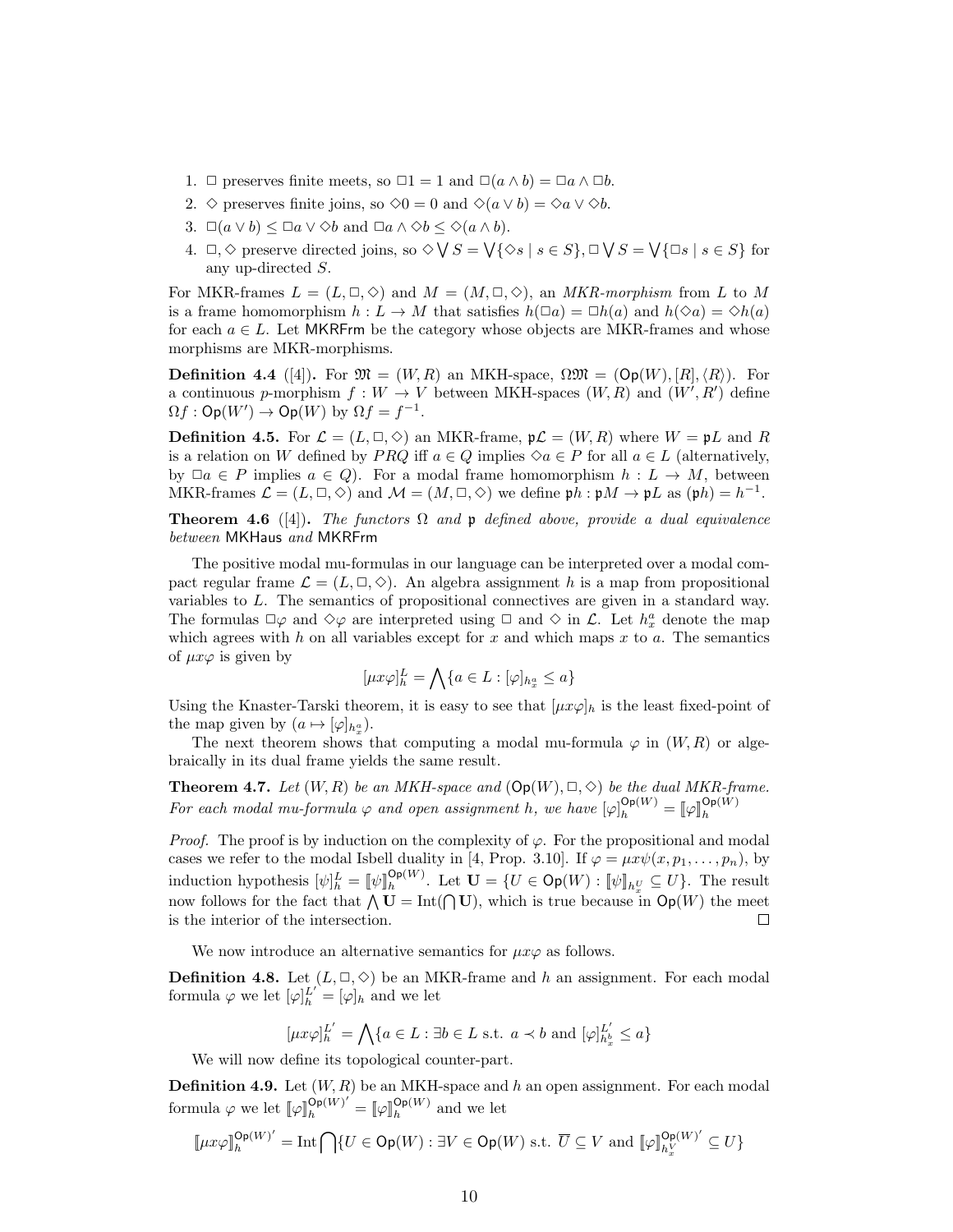The next theorem shows that the two new interpretations of the fixed-point operator coincide for MKH-spaces.

**Theorem 4.10.** Let  $(W, R)$  be an MKH-space and  $(\text{Op}(W), \Box, \Diamond)$  be the dual MKR-frame. For any modal mu-formula  $\varphi$  we have  $[\varphi]_h^{\mathsf{Op}(W)'} = [\varphi]_h^{\mathsf{Op}(W)'}$ h

*Proof.* We prove the theorem by induction on the complexity of  $\varphi$ . We only consider the case  $\varphi = \mu x \psi$ . First note that in the frame  $Op(W)$  for  $U, V \in Op(W)$  we have  $U \prec V$  iff  $\overline{U} \subseteq V$ . The rest of the proof follows from duality and the fact that meets in  $\mathsf{Op}(W)$  are the interior of the intersection.  $\Box$ 

We will use this new algebraic interpretation of the fixed-point operator in the next section. In particular, we will give yet another (topological) interpretation of the fixedpoint operator. But we will show that in some important cases the topological and algebraic interpretations of the fixed-point operator coincide.

### 5 Sahlqvist preservation

In this section, we define Sahlqvist sequents in our language and prove a preservation result for these sequents using Esakia's lemma. We begin by introducing an alternative topological semantics for the fixed-point operator.

#### 5.1 An alternative fixed-point semantics

In case of classical modal logic, Esakia's lemma shows that in modal spaces the valuation of a positive formula  $\varphi$  on a closed set is equal to the intersection of valuations of  $\varphi$ on clopen sets containing this closed set [12], [23]. This was extended in [5] to positive modal mu-formulas and descriptive mu-frames. An analogue of Esakia's lemma for MKHspaces and positive modal formulas was proved in [4]. In case of MKH-spaces clopen sets are replaced by open sets. First, we show that an analogue of Esakia's lemma does not hold for the open semantics defined in Section 3. This motivates an introduction of a new topological semantics for fixed-point operators for which a fixed-point analogue of Esakia's lemma will be shown in Section 5.2.

Example 5.1. Consider an MKH-space ([0, 1],  $\leq$ ) and a modal mu-formula  $\mu x(p \vee x)$ , such that  $h(p) = \left[\frac{1}{2}, 1\right]$ . The least fixed-point of the formula is computed as the intersection of those open sets U, for which  $h(p) \cup U \subseteq U$ , or  $[\frac{1}{2}, 1] \cup U \subseteq U$ . This is equal to the interior of  $[\frac{1}{2}, 1]$ , which is  $(\frac{1}{2}, 1]$ .

Let  $\mathcal{A} = \{U \in \mathsf{Op}(W) : [\frac{1}{2}, 1] \subseteq U\}$ . Then  $[\frac{1}{2}, 1] = \bigcap \mathcal{A}$ . Let  $\varphi = \mu x(p \vee x)$ . If Esakia's lemma were true, we would have

$$
[\![\mu x (p\vee x)]\!]_{h_p^{[\frac{1}{2},1]}}^{\mathsf{Op}(W)}=\bigcap\{[\![\mu x (p\vee x)]\!]_{h_p^U}^{\mathsf{Op}(W)}:U\in \mathcal{A}\}.
$$

It is easy to check that with  $h'(p) = A \in \mathcal{A}$ , the least fixed-point of the formula  $\mu x(p \vee x)$  is equal to A itself. The intersection of all the least fixed points, or A's in this case, is the closed set  $[\frac{1}{2}, 1]$ . So, we have

$$
\left(\frac{1}{2},1\right] = \left[\mu x(p\vee x)\right]_{h_p^{\left[\frac{1}{2},1\right)}}^{\mathsf{Op}(W)} \supsetneq \bigcap \{ \left[\mu x(p\vee x)\right]_{h_p^U}^{\mathsf{Op}(W)} : U \in \mathcal{A} \} = \left[\frac{1}{2},1\right]
$$

Therefore, Esakia's lemma fails for modal mu-formulas for open semantics.

We remedy this by introducing an alternative semantics for fixed-point operator. For an important class of modal mu-formulas this semantics will coincide with the semantics introduced in the previous section. We first introduce an alternative notion of a pre-fixedpoint of a modal formula  $\varphi$ .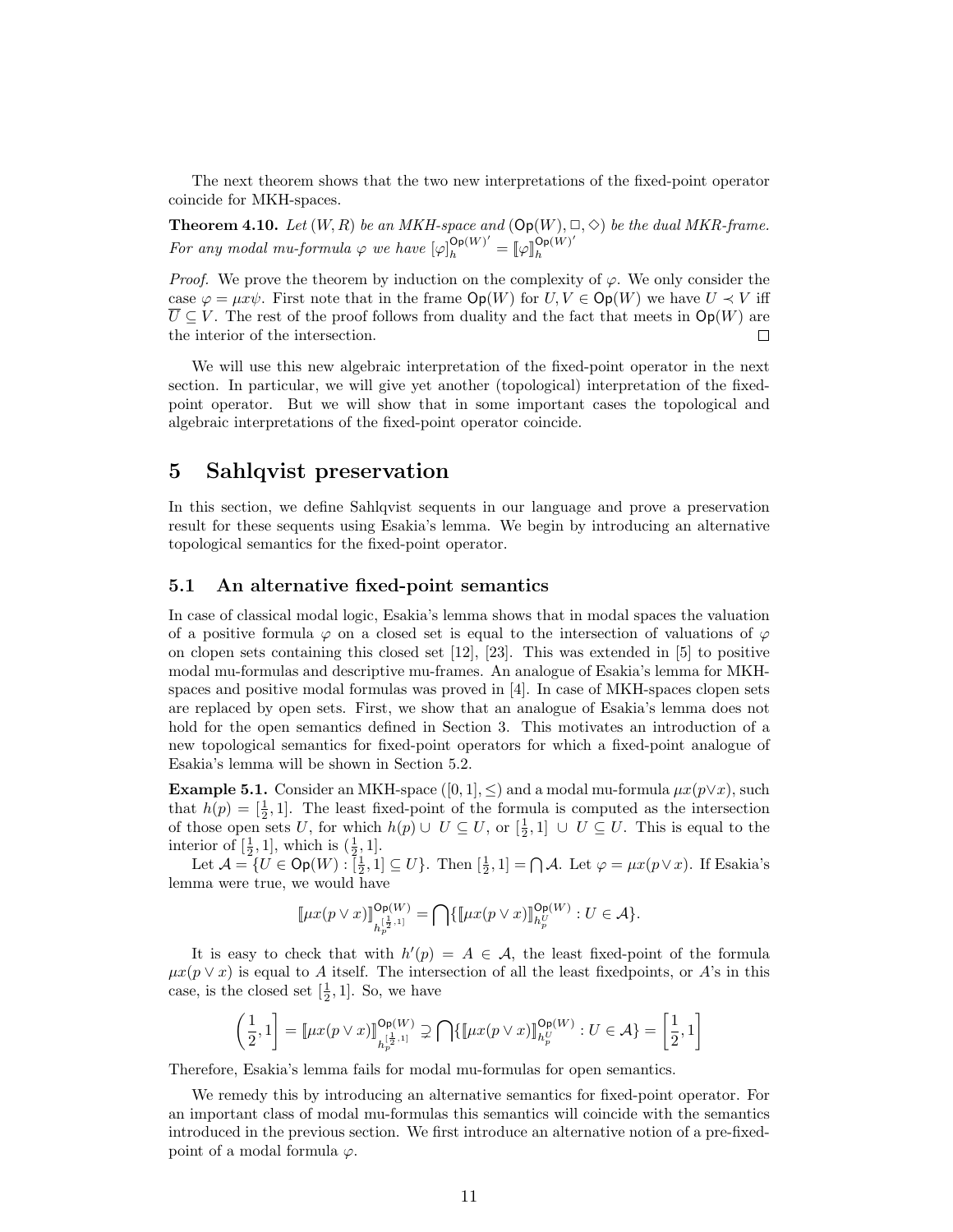**Definition 5.2.** Let  $(W, R)$  be an MKH-space and h be an open assignment. The Boolean and modal operators for the *topological semantics*  $[\![\varphi]\!]_h^{\mathsf{Op}(W)}$  are interpreted in the same way as in the case of open semantics. Finally, for a formula  $\varphi$  with free variable x, we set

$$
\llbracket \mu x \varphi \rrbracket^{\overline{\mathsf{Op}(W)}}_h = \mathrm{Int}\left(\bigcap\{U\in \mathsf{Op}(W): \llbracket \varphi\rrbracket^{\overline{\mathsf{Op}(W)}}_{h^{\overline{U}}_x} \subseteq U\}\right),
$$

where  $\overline{U}$  is the closure of U.

The difference between topological and the open semantics is that the pre-fixed points in the topological semantics are taken with respect to the closure of a set. Sets  $U$  such that  $[\![\varphi]\!]_{h_{\overline{x}}^{\overline{U}}}^{\mathsf{Op}(W)} \subseteq U$  will be called *topological pre-fixed points*.

**Example 5.3.** Consider the interval  $I = [0, 1]$  with the usual metric topology. We compute the valuation of fixed-point operator according to the topological semantics defined above. Consider a modal mu-formula  $\mu x(p \vee x)$  and an open assignment  $h(p) = (\frac{1}{3}, \frac{2}{3})$ . As we saw in Example 3.2,  $[\mu x(p \lor x)]_h^{\text{Op}(I)} = (\frac{1}{3}, \frac{2}{3})$ . For the new semantics we have

$$
\llbracket \mu x(p \vee x) \rrbracket^{\overline{\mathsf{Op}(I)}}_h = \mathrm{Int}\left(\bigcap \{U \in \mathsf{Op}(I) : \left(\frac{1}{3}, \frac{2}{3}\right) \cup \overline{U} \subseteq U\}\right).
$$

It can be checked that the only open  $U \subseteq [0,1]$  which satisfies  $(\frac{1}{3}, \frac{2}{3}) \cup \overline{U} \subseteq U$ , is  $U = [0,1]$ . Now this is a pre-fixed point but not the least fixed-point, in the sense that it is not the least open pre-fixed point. We have seen earlier in the Example 3.2 that the set  $(\frac{1}{3}, \frac{2}{3})$  is the least open pre-fixed point for the formula  $\mu x (p \vee x)$ .

The following lemma shows that the topological semantics  $[\![\varphi]\!]_h^{\mathsf{Op}(W)}$  is well-defined. **Lemma 5.4.** Let  $(W, R)$  be an MKH-space and h an open assignment. Then for each modal mu formula  $\varphi \llbracket \varphi \rrbracket_h^{\mathsf{Op}(W)}$  is an open set.

Proof. We want to show that if we restrict ourselves to open assignments, then the open semantics  $[\![\varphi]\!]_h^{\mathsf{Op}(W)}$  is an open set. It is easy to see this for the cases when  $\varphi$  is a modal formula, since the valuation function is the same as in the case of usual semantics. In the case when  $\varphi = \mu x \psi$ ,  $[\varphi]_h^{\mathsf{Op}(W)}$  is still open since we define it to be the interior of intersection of sets U such that  $[\![\psi]\!]_{h_{\overline{x}}^{\overline{U}}}^{\mathsf{Op}(W)} \subseteq U.$ 

The following lemma connects the topological semantics with the algebraic semantics discussed in the previous section.

**Lemma 5.5.** For an MKH-space  $(W, R)$ , if  $F_1, \ldots, F_n$  are closed sets and  $\varphi(x_1, \ldots, x_n)$ is a modal formula<sup>2</sup>, then  $[\![\varphi]\!]_{h_{x_1,\dots,x_n}^{\mathcal{D}_p(W)}}^{\mathcal{D}_p(W)}$  is a closed set.

*Proof.* The above lemma can be proved by induction on complexity of  $\varphi$ . For the base case when  $\varphi = p, \perp \text{ or } \top$ , the lemma follows trivially. If  $\varphi = \varphi_1 \vee \varphi_2$  or  $\varphi_1 \wedge \varphi_2$ , the lemma holds since finite union and intersection of closed sets is closed. If  $\varphi = \Box \psi$  or  $\varphi = \Diamond \psi$ , the lemma is true because of the conditions on  $R$  in Proposition 2.6.  $\Box$ 

**Theorem 5.6.** For an MKH-space  $(W, R)$ ,  $U \subseteq W$  is a topological pre-fixed of a modal  $formula \varphi(x)$  as defined above iff there exists an open V such that  $\overline{U} \subseteq V$  and  $\llbracket \varphi \rrbracket_{h_x^V}^{\mathsf{Op}(W)} \subseteq V$  $U$ .

 $^{2}\varphi$  does not have any fixed-point operator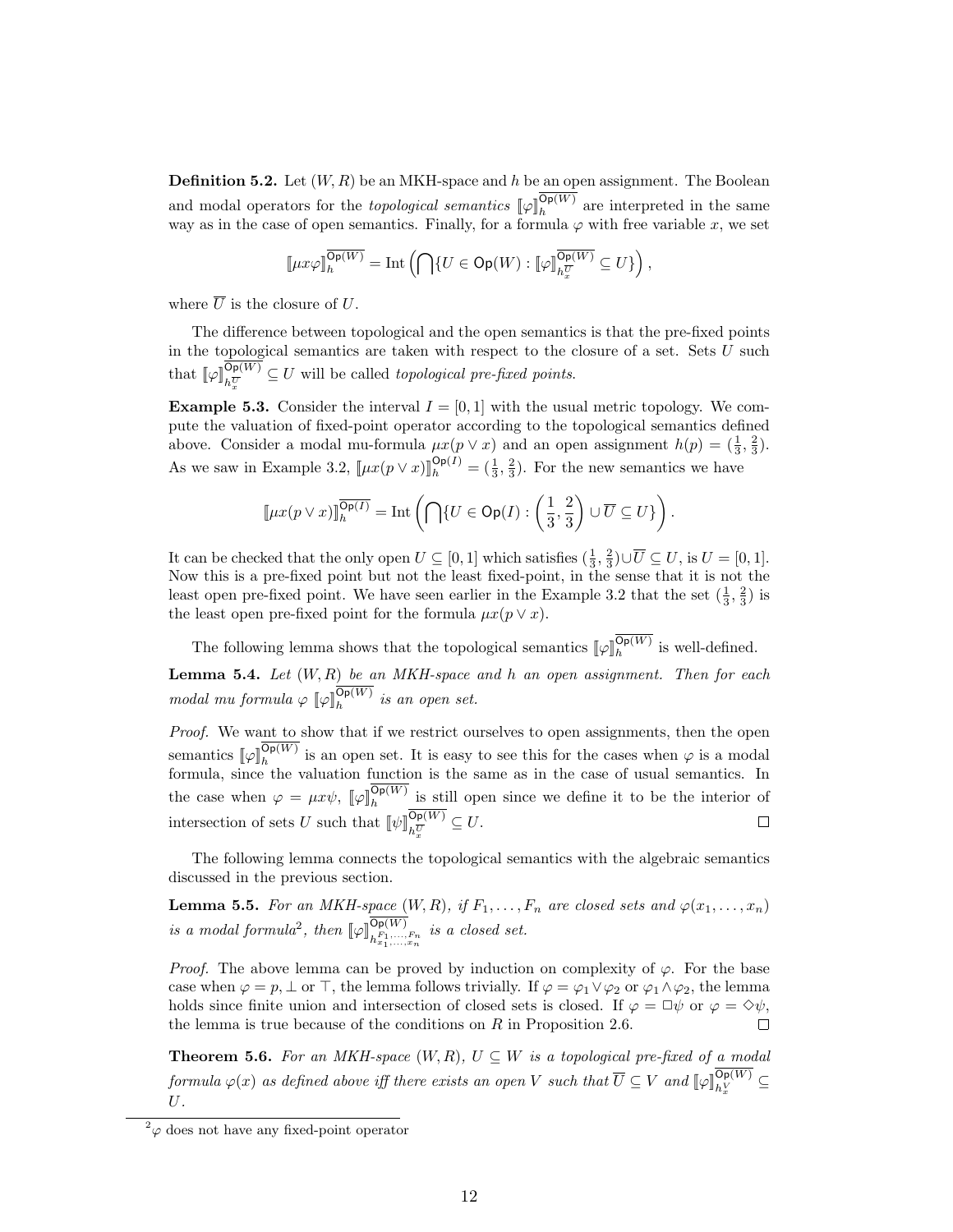*Proof.* Note that  $\varphi$  is a modal formula and does not contain any fixed-point operators. The direction from right to left is easy. If there is an open V such that  $\overline{U} \subseteq V$ , by monotonicity,  $[\![\varphi]\!]_{h_{\mathcal{X}}^{\overline{U}}}^{\mathsf{Op}(W)} \subseteq [\![\varphi]\!]_{h_{\mathcal{X}}^{\overline{V}}}^{\mathsf{Op}(W)} \subseteq U$ . For the converse direction, since  $\varphi(x)$  is a modal formula, Esakia's lemma for positive modal formulas and MKH-spaces ([4, Lemma 7.8]) holds for it. So, we have

$$
[\![\varphi]\!]_{h_{\overline{x}}^{\overline{U}}}^{\overline{\text{Op}(W)}} = \bigcap \{ [\![\varphi]\!]_{h_{\overline{x}}^{\overline{V'}}}^{\overline{\text{Op}(W)}} : \overline{U} \subseteq V' \ \& \ V \in \text{Op}(W) \}.
$$

Then,  $[\![\varphi]\!]_{h_{\overline{x}}^{\overline{U}}}^{\mathsf{Op}(W)} \subseteq U$  implies that  $\bigcap \{[\![\varphi]\!]_{h_{\overline{x}}^{\overline{V'}}}^{\mathsf{Op}(W)} : \overline{U} \subseteq V' \& V \in \mathsf{Op}(W)\} \subseteq U$ . As  $\varphi$  is a modal formula,  $[\![\varphi]\!]_{h_{Y}^{\overline{V}}}^{\mathsf{Op}(W)}$  is a closed set using Lemma 5.5. Therefore, by compactness of W, there is an open V with  $\overline{U} \subseteq V$  such that  $[\![\varphi]\!]_{h_{\overline{X}}^{\overline{V}}}^{\overline{Op(W)}} \subseteq U$ . But then  $[\![\varphi]\!]_{h_{\overline{X}}^{\overline{V}}}^{\overline{Op(W)}} \subseteq$  $[\![\varphi]\!]_{h_{\mathcal{X}}^{\overline{V}}}^{\mathsf{Op}(W)} \subseteq U$ . So, we found V with  $\overline{U} \subseteq V$  such that  $[\![\varphi]\!]_{h_{\mathcal{X}}^{\overline{V}}}^{\mathsf{Op}(W)} \subseteq U$ .  $\Box$ 

We restrict the syntax of modal mu-formulas so that we only have a modal formula in the scope of a fixed-point connective.

Definition 5.7 (Shallow modal mu-formula). A shallow modal mu-formula is a modal mu-formula such that only a modal formula (without fixed-point operators) can occur in the scope of the least fixed-point operator.

**Example 5.8.** A simple example of a shallow modal mu-formula is  $\mu x(\Diamond p \lor x)$ . We cannot have the formula  $\mu x \mu y(\Diamond p \lor x) \land (\Box p \lor y)$  in our language since the nesting of fixed-point operators is not allowed by the syntax, but we can have  $\mu x(\Diamond p \lor x) \land \mu y(\Box p \lor y)$ . To see more concrete cases, one can check that the computational tree logic (CTL), linear temporal logic (LTL) and propositional dynamic logic (PDL) have shallow fixed-point connectives. For example, the iteration diamond  $\langle \alpha^* \rangle$  of the PDL can be expressed as the least fixed-point of the modal formula  $p \vee \langle \alpha \rangle x$ , that is,  $\mu x$  ( $p \vee \langle \alpha \rangle x$ ). We note, however, that both PDL and CTL do allow for nesting of operators, even if each operator is "shallow".

The following theorem connects the topological semantics with the algebraic semantics discussed in the previous section.

**Theorem 5.9.** Let  $(W, R)$  be an MKH-space. Then for each shallow modal mu-formula  $\varphi$  and an open assignment h we have  $[\![\varphi]\!]_h^{\overline{\mathsf{Op}(W)}} = [\![\varphi]\!]^{\mathsf{Op}(W)'}$ .

*Proof.* We prove the lemma by induction on the complexity of the formula  $\varphi$ . The only case that needs to be checked is  $\varphi = \mu x \psi$ , where  $\psi$  is a modal formula. But then by Theorem 5.6, and the definitions of  $\llbracket \varphi \rrbracket^{\overline{\mathsf{Op}(W)}}$  and  $\llbracket \varphi \rrbracket^{\mathsf{Op}(W)'}$ , we immediately obtain that  $\llbracket \mu x \psi \rrbracket^{\overline{\mathsf{Op}(W)}}_h = \llbracket \mu x \psi \rrbracket^{\mathsf{Op}(W)'} .$ 

 $\Box$ 

**Theorem 5.10.** Let  $(W, R)$  be an MKH-space and h be an open assignment. Then for each modal  $\mu$ -formula  $\varphi(x)$ ,  $[\varphi]_h^{\mathsf{Op}(W)}$  is monotone. That is, for  $U \subseteq V$ , s.t.  $U, V \in$  $Op(W)$ 

$$
U \subseteq V \ \ implies \ \ \llbracket \varphi \rrbracket_{h_x^V}^{\overline{\mathsf{Op}(W)}} \subseteq \llbracket \varphi \rrbracket_{h_x^V}^{\overline{\mathsf{Op}(W)}}
$$

*Proof.* We prove the lemma by induction on the complexity of  $\varphi$  and show the induction step only for the case when  $\varphi = \mu y \psi(y, x)$ . By induction hypothesis, the lemma holds for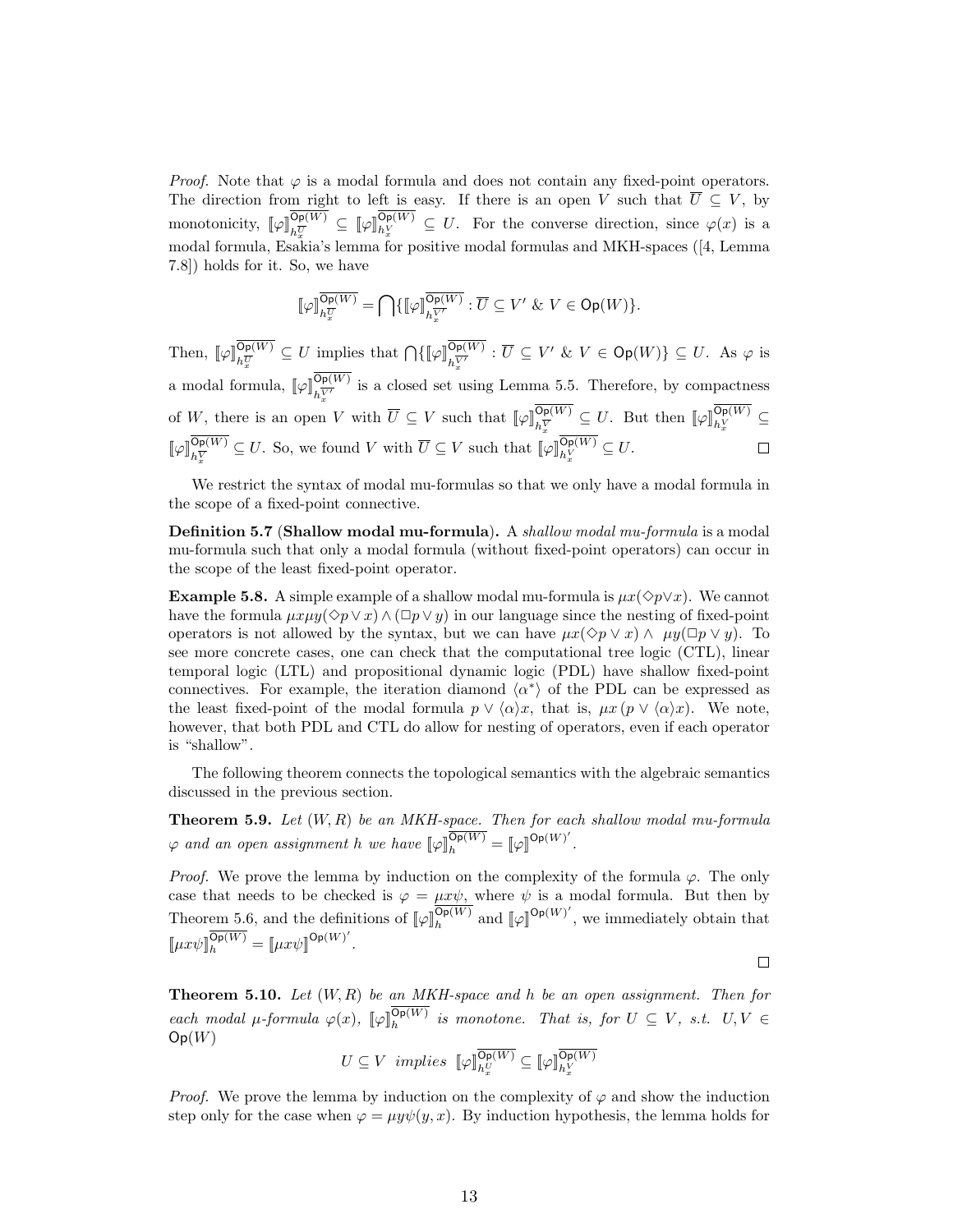$\psi$ , that is, for all  $U, V \subseteq W$  and  $C \in \mathsf{Op}(W)$ , we have

$$
U \subseteq V \Rightarrow \quad [\![\psi]\!]_{h_{y,x}^{\overline{C},U}}^{\overline{\mathsf{Op}(W)}} \subseteq [\![\psi]\!]_{h_{y,x}^{\overline{C},V}}^{\overline{\mathsf{Op}(W)}} \n\Rightarrow \quad \text{If } [\![\psi]\!]_{h_{y,x}^{\overline{C},V}}^{\overline{\mathsf{Op}(W)}} \subseteq C, \text{ then } [\![\psi]\!]_{h_{y,x}^{\overline{C},U}}^{\overline{\mathsf{Op}(W)}} \subseteq C \n\Rightarrow \quad \{C : [\![\psi]\!]_{h_{y,x}^{\overline{C},V}}^{\overline{\mathsf{Op}(W)}} \subseteq C\} \subseteq \{C : [\![\psi]\!]_{h_{y,x}^{\overline{C},U}}^{\overline{\mathsf{Op}(W)}} \subseteq C\} \n\Rightarrow \quad \bigcap\{C : [\![\psi]\!]_{h_{y,x}^{\overline{C},V}}^{\overline{\mathsf{Op}(W)}} \subseteq C\} \subseteq \bigcap\{C : [\![\psi]\!]_{h_{y,x}^{\overline{C},V}}^{\overline{\mathsf{Op}(W)}} \subseteq C\} \n\Rightarrow \quad \text{Int}\left(\bigcap\{C : [\![\psi]\!]_{h_{y,x}^{\overline{C},V}}^{\overline{\mathsf{Op}(W)}} \subseteq C\}\right) \subseteq \text{Int}\left(\bigcap\{C : [\![\psi]\!]_{h_{y,x}^{\overline{C},V}}^{\overline{\mathsf{Op}(W)}} \subseteq C\}\right) \n\Rightarrow \quad [\![\mu y\psi]\!]_{h_{x}^{\overline{C}}}(W) \subseteq [\![\mu y\psi]\!]_{h_{x}^{\overline{C}}}(W).
$$

We have already seen in the Example 5.3 that the alternative semantics of the formula  $\mu x \varphi$  does not give the least fixed-point of  $\varphi$ . In the following lemma, we show that if h is an open assignment, then  $\llbracket \mu x \varphi \rrbracket_h^{\text{Op}(W)}$ , gives a pre-fixed point of  $\varphi$ . This is similar to [5], where the semantics of the least fixed-point operator is the standard semantics, which is not necessarily the least fixed-point.

 $\Box$ 

**Theorem 5.11.** The topological semantics for the fixed-point operator  $[\mu x \varphi]_h^{\mathsf{Op}(W)}$  under an open assignment h, gives a pre-fixed point of the formula  $\varphi$ .

*Proof.* In order to show that  $[\mu x \varphi(x, p_1, \ldots, p_n)]_h^{op(W)}$  is a pre-fixed point, we need to show that  $[\![\varphi]\!]_{h_x^S}^{\overline{\mathsf{Op}(W)}} \subseteq S$ , where  $S = \text{Int}\left(\bigcap\{U \in \mathsf{Op}(W) : [\![\varphi]\!]_{h_x^{\overline{U}}}^{\overline{\mathsf{Op}(W)}} \subseteq U\}\right)$ . Let  $\mathbf{U} =$  $\{U \in \mathsf{Op}(W) : [\![\varphi]\!]_{h_{\mathcal{E}}^{\overline{U}}}^{\mathsf{Op}(W)} \subseteq U\}$ . Since  $S \subseteq U \subseteq \overline{U}$ , for all  $U \in \mathbf{U}$ , we have  $[\![\varphi]\!]_{h_{\mathcal{E}}^{\mathsf{Op}(W)}}^{\mathsf{Op}(W)} \subseteq$  $\llbracket \varphi \rrbracket_{h_{\overline{x}}^{\overline{U}}}^{\mathsf{Op}(W)} \subseteq U$ . So  $\llbracket \varphi \rrbracket_{h_{\overline{x}}^{\overline{S}}}^{\mathsf{Op}(W)} \subseteq \bigcap \{ U \in \mathsf{Op}(W) : \llbracket \varphi \rrbracket_{h_{\overline{x}}^{\overline{U}}}^{\mathsf{Op}(W)} \subseteq U \}$ . By Lemma 5.4,  $\llbracket \varphi \rrbracket_{h_{\overline{x}}^{\overline{S}}}^{\mathsf{Op}(W)}$ <br>is open. So  $\llbracket \varphi \rrbracket_{h$  $= S$ . Therefore, S is a pre-fixed point.  $\Box$ 

#### 5.2 Esakia's lemma

In this section, we work with only shallow modal mu-formulas. We prove an Esakia's lemma for MKH-spaces which will be used later to prove a Sahlqvist theorem for the shallow modal fixed-point formulas. Let W be any set. Recall that a set  $\mathbb{F} \subset \mathcal{P}(W)$  is downward directed if for each  $F, F' \in \mathbb{F}$ , there exists  $F'' \in \mathbb{F}$  such that  $F'' \subseteq F \cap F'$ .

**Lemma 5.12.** (Esakia's lemma) Let  $(W, R)$  be an MKH-space. Let  $F, F_1, \ldots, F_n \subseteq W$ be closed sets and let  $A \subseteq \mathsf{Op}(W)$  be a downward directed family of open sets such that  $\bigcap A = F$ . Then, for each positive shallow modal  $\mu$ -formula  $\varphi(x, x_1, \ldots, x_n)$ , we have

$$
[\![\varphi]\!]_{h^{F,\vec{F}}_{x,\vec{x}}}^{\overline{\mathsf{Op}(W)}} = \bigcap \{ [\![\varphi]\!]_{h^{C,\vec{F}}_{x,\vec{x}}}^{\overline{\mathsf{Op}(W)}}: C \in \mathcal{A} \}
$$

where  $\vec{F} = (F_1, \ldots, F_n)$  and  $\vec{x} = (x_1, \ldots, x_n)$ .

*Proof.* Throughout this proof, we adopt the following simplified notation: we use  $\varphi(F, \vec{F})$ instead of  $[\![\varphi]\!]_{h_{x,\vec{x}}^{F,\vec{F}}}^{\mathsf{Op}(W)}.$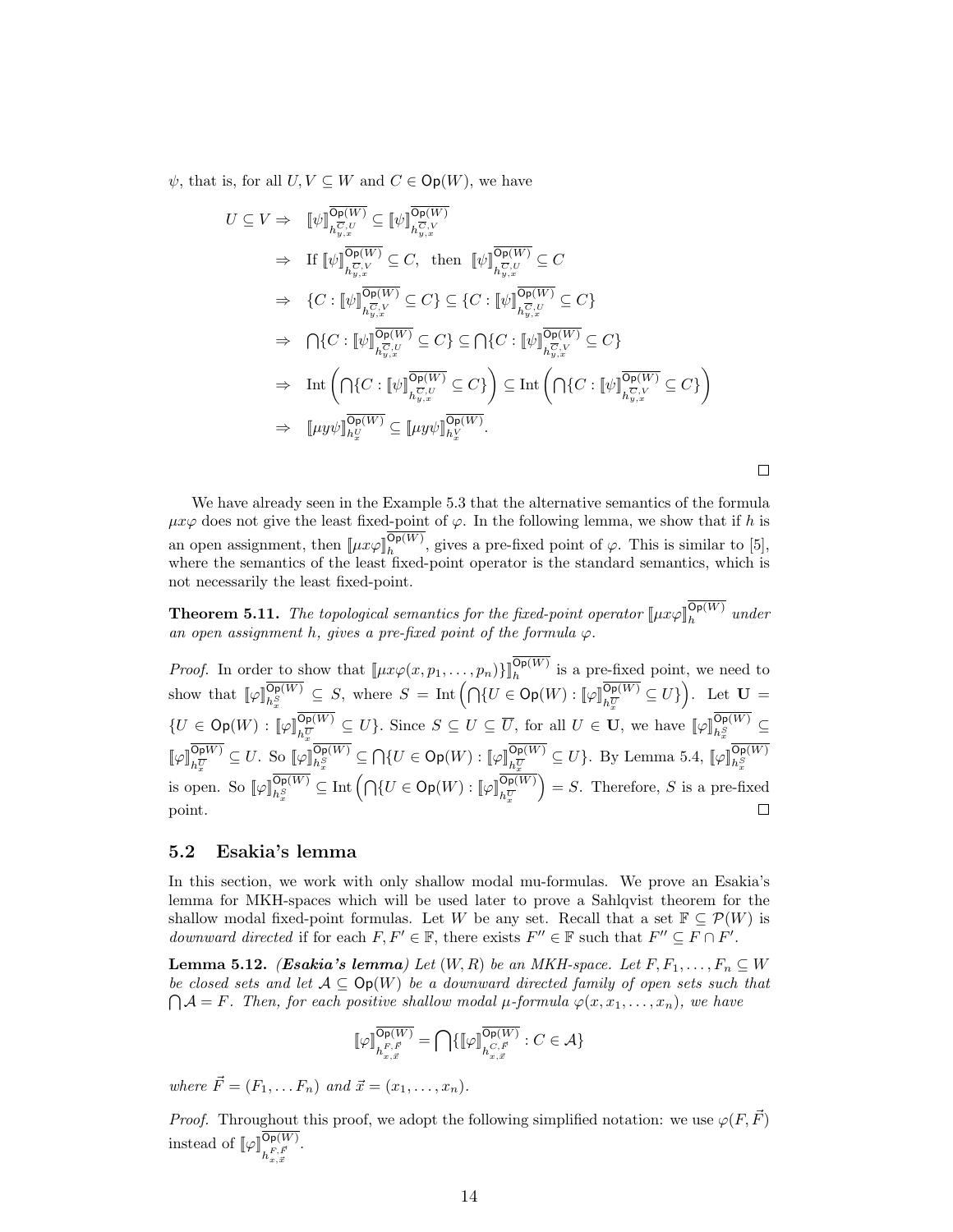First, note that  $\varphi(F, \vec{F}) = \bigcap \{\varphi(C, \vec{F}) : C \in \mathcal{A}\}\)$  follows from  $\varphi(F, \vec{F}) = \bigcap \{\varphi(\overline{C}, \vec{F}) : C \in \mathcal{A}\}\$  $C \in \mathcal{A}$ , where  $\overline{C}$  is the closure of C, as a result of the following claim.

Claim.  $\varphi(F, \vec{F}) = \bigcap \{\varphi(\overline{C}, \vec{F}) : C \in \mathcal{A}\},\ \text{implies}\ \varphi(F, \vec{F}) = \bigcap \{\varphi(C, \vec{F}) : C \in \mathcal{A}\}.$ 

*Proof of Claim.* From Lemma 5.10, we have that  $\varphi$  is monotone. So, if  $F \subseteq C \subseteq \overline{C}$ , then  $\varphi(F, \vec{F}) \subseteq \varphi(C, \vec{F}) \subseteq \varphi(\overline{C}, \vec{F})$ , which implies  $\varphi(F, \vec{F}) \subseteq \bigcap \{\varphi(C, \vec{F}) : C \in \mathcal{A}\} \subseteq$  $\bigcap \{\varphi(\overline{C}, \vec{F}) : C \in \mathcal{A}\}.$  Therefore, if we show  $\varphi(F, \vec{F}) = \bigcap \{\varphi(\overline{C}, \vec{F}) : C \in \mathcal{A}\},\}$  we get  $\varphi(F, \vec{F}) = \bigcap \{ \varphi(C, \vec{F}) : C \in \mathcal{A} \}$ 

We show  $\varphi(F, \vec{F}) = \bigcap \{\varphi(\overline{C}, \vec{F}) : C \in \mathcal{A}\}\$ by induction on the complexity of  $\varphi$ . For the cases not involving the fixed-point operator, we refer to the proof of [4, Lemma 7.8]. For the case when  $\varphi = \mu x \psi(x, y, \vec{x})$ , we need to show

$$
\mu x \psi(x, F, \vec{F}) = \bigcap \{\mu x \psi(x, \overline{C}, \vec{F}) : C \in \mathcal{A}\}
$$

For each  $C \in \mathcal{A}$ , we have  $F \subseteq C \subseteq \overline{C}$ , which implies  $\mu x \psi(x, F, \vec{F}) \subseteq \mu x \psi(x, \overline{C}, \vec{F})$  using Lemma 5.10. Therefore,  $\mu x \psi(x, F, \vec{F}) \subseteq \bigcap \{\mu x \psi(x, \overline{C}, \vec{F}) : C \in \mathcal{A}\}.$ 

For the other direction, suppose  $w \in \bigcap \{\mu x \psi(x, \overline{C}, \overrightarrow{F}) : C \in \mathcal{A}\}\.$  This implies that  $w \in$  $\mu x \psi(x, \overline{C}, \vec{F})$ , for each  $C \in \mathcal{A}$ . As a result,  $w \in \text{Int}\left(\bigcap \{U \in \text{Op}(W) : \psi(\overline{U}, \overline{C}, \vec{F}) \subseteq U\}\right)$ , using the definition of the alternative semantics for the least fixed-point operator. Therefore, there exists a neighborhood  $U_w$  of w such that  $U_w \subseteq \bigcap \{U \in \mathsf{Op}(W) : \psi(\overline{U}, \overline{C}, \vec{F}) \subseteq \emptyset\}$ U}. So, for each  $C \in \mathcal{A}$ , and each  $V \in \mathsf{Op}(W)$  with  $\psi(\overline{V}, \overline{C}, \overline{F}) \subseteq V$  we have  $U_w \subseteq V$ .

Assume  $U \in \mathsf{Op}(W)$  is such that  $\psi(\overline{U}, F, \vec{F}) \subseteq U$ . By the induction hypothesis,  $\psi(\overline{U}, F, \vec{F}) = \bigcap \{\psi(\overline{U}, \overline{C}, \vec{F}) : C \in \mathcal{A}\}\.$  Hence,  $\bigcap \{\psi(\overline{U}, \overline{C}, \vec{F}) : C \in \mathcal{A}\} \subseteq U$ . By Lemma 5.5, each  $\psi(\overline{U}, \overline{C}, \overrightarrow{F})$  is a closed set. Therefore, as U is open, by compactness, there exist finitely many  $C_1,\ldots,C_k\in\mathcal{A}$  such that  $\bigcap_{i=1}^k\psi(\overline{U},\overline{C_i},\vec{F})\subseteq U$ . As  $\mathcal{A}$  is downward directed, there exists a  $C \in \mathcal{A}$  such that  $C \subseteq \bigcap_{i=1}^k C_i$  which implies  $\overline{C} \subseteq \bigcap_{i=1}^k C_i \subseteq \bigcap_{i=1}^k \overline{C_i}$ .

Finally, by Lemma 5.10,  $\psi(\overline{U}, \overline{C}, \overrightarrow{F}) \subseteq U$  which implies  $U_w \subseteq U$ . Therefore, it follows that  $w \in \mu x \psi(x, F, \vec{F}).$ 

 $\Box$ 

Corollary 5.13. Let  $(W, R)$  be an MKH-space,  $\vec{F} = (F_1, \ldots, F_n), \vec{G} = G_1, \ldots, G_k \subseteq$ W be closed sets and  $\varphi(\vec{x}, \vec{y})$  be a modal mu-formula, where  $\vec{x} = (x_1, \ldots, x_n)$  and  $\vec{y} =$  $(y_1, \ldots, y_k)$ . Then,

1. 
$$
\llbracket \varphi \rrbracket_{h_{x_1,\ldots,x_n,\vec{g}}^{D\mathbf{p}(W)}}^{\overline{\mathbf{O}\mathbf{p}(W)}} = \bigcap \{\llbracket \varphi \rrbracket_{h_{x_1,\ldots,x_n,\vec{g}}^{D\mathbf{p}(W)}}^{\overline{\mathbf{O}\mathbf{p}(W)}} : F_i \subseteq C_i \in \mathbf{Op}(W), 1 \leq i \leq n\}.
$$
  
\n2. 
$$
\llbracket \varphi \rrbracket_{h_{x_1,\ldots,x_n,\vec{g}}^{D\mathbf{p}(W)}}^{\overline{\mathbf{O}\mathbf{p}(W)}} = \bigcap \{\llbracket \varphi \rrbracket_{h_{x_1,\ldots,x_n,\vec{g}}^{D\mathbf{p}(W)}}^{\overline{\mathbf{O}\mathbf{p}(W)}} : F_i \subseteq C_i \in A_i, 1 \leq i \leq n\}, \text{ where } A_i \subseteq \mathbf{Op}(W) \text{ is downward directed and } \bigcap A_i = F_i, \text{ for each } 1 \leq i \leq n.
$$

Proof. The result follows from Lemma 5.12 by a trivial induction.

 $\Box$ 

Remark 5.14. From the proof of the Esakia's Lemma, one can see why do we need to restrict our syntax to shallow modal mu-formulas. In order to use the compactness property to get a finite intersection, from an infinite intersection, we need the set  $S =$  $[\![\psi]\!]_{h_{x,y,\vec{x}}^{\overline{U},\overline{F}}$  to be closed. If  $\psi$  contains fixed-points, S may not necessarily be a closed set.

To see this let  $\psi$  be the formula  $\mu x(p \vee x)$ . We consider the space N of natural numbers with the discrete topology. The Alexandroff one-point compactification  $\alpha\mathbb{N}$  of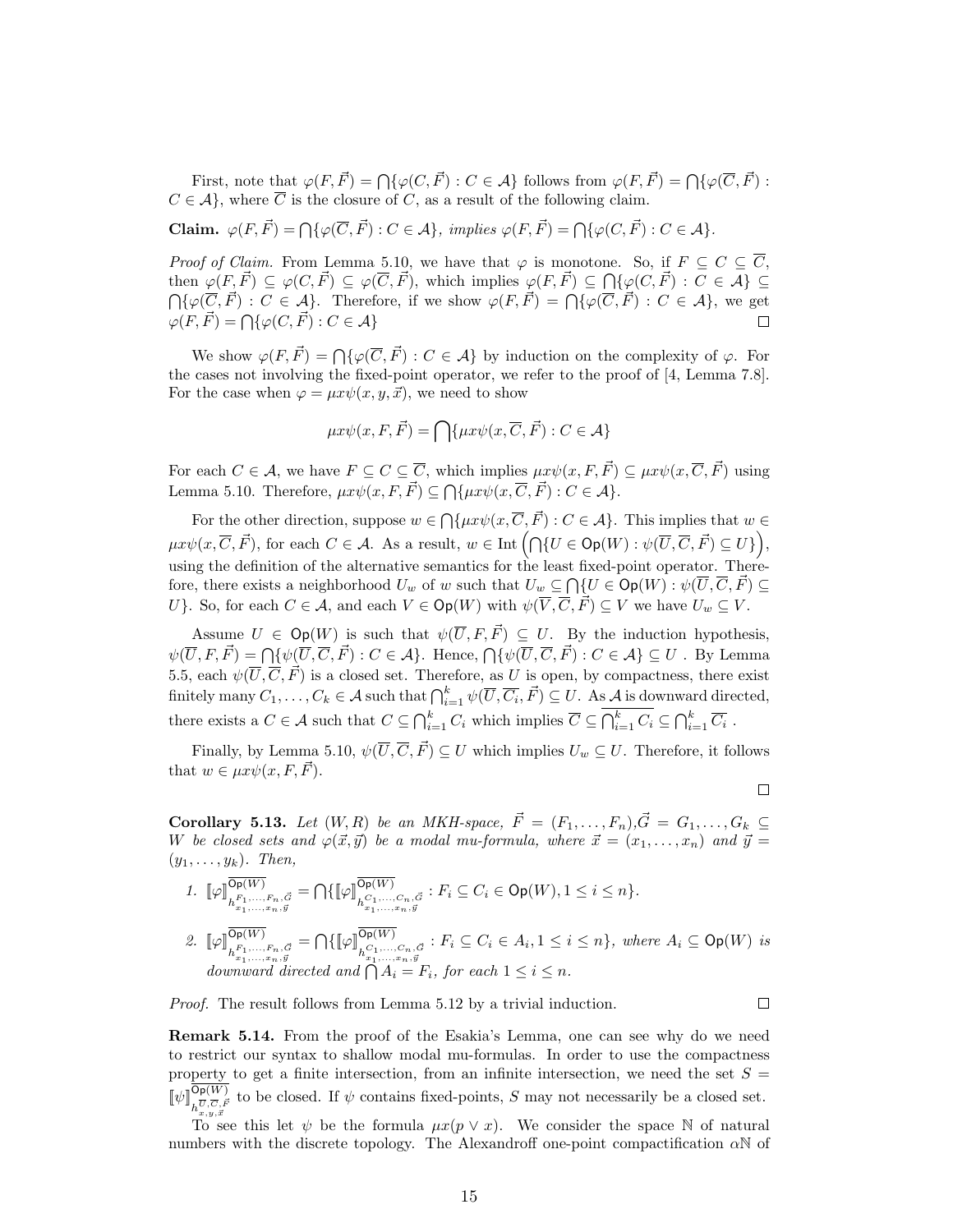N is a compact Hausdorff (and also zero-dimensional) space. This space is obtained by adding  $\infty$  to N. A set U is open in  $\alpha \mathbb{N}$  if  $U \subseteq \mathbb{N}$  or  $U = V \cup \{\infty\}$  for a cofinite subset  $V \subseteq \mathbb{N}$ . Let  $h(p) = \{n \in \mathbb{N} : n \text{ is even}\} \cup \{\infty\}$  be a closed valuation. Then it is easy to check that the evaluation of the formula  $\mu x(p \vee x)$  under the alternative semantics is equal to the set Int( ${n \in \mathbb{N} : n \text{ is even}} \cup {\infty}$ ) =  ${n \in \mathbb{N} : n \text{ is even}}$ . Obviously this is open but not a closed set. This justifies why we work with shallow modal mu-formulas ensuring that  $\psi$  does not have any fixed-point operators and S is a closed set as a result of Lemma 5.5. The above example underlines once again the non-standard nature of this semantics. Note that in the standard semantics the evaluation of the formula  $\mu x(p \vee x)$ is equal to the evaluation of the atom p.

#### 5.3 Sahlqvist formulas

In this section, we define a Sahlqvist formula and Sahlqvist sequent in our language. We then prove a version of Sahlqvist preservation result using the Esakia's lemma proved in the previous section for shallow modal fixed-point logic. In fact, with an analogue of the Esakia's lemma at hand the proof follows the standard patter of a proof of Sahlqvist theorem via topological frame see e.g,  $[23]$ ,  $[14]$ ,  $[5]$ ,  $[13]$ ,  $[4]$ . Thus, we will only underline the main steps. The details can be found in any of the above reference.

**Definition 5.15.** Let  $(W, R)$  be an MKH-space and h an assignment. For each formulas  $\varphi$  and  $\psi$  we say that  $\varphi \vdash$  is true in W under h if  $[\![\varphi]\!]_h^{\mathsf{Op}(W)} \subseteq [\![\psi]\!]_h^{\mathsf{Op}(W)}$ . We say that  $\varphi \vdash \psi$  is topologically valid in  $(W, R)$  and write  $W \models \varphi \vdash \psi$  if  $[\![\varphi]\!]_h^{\mathsf{Op}(W)} \subseteq [\![\psi]\!]_h^{\mathsf{Op}(W)}$  for each open assignment h. We say that  $\varphi \vdash \psi$  is valid in  $(W, R)$  and write  $\mathcal{M}W \models \varphi \vdash \psi$ if  $[\![\varphi]\!]_h^{\mathsf{Op}(W)} \subseteq [\![\psi]\!]_h^{\mathsf{Op}(W)}$  for each assignment h.

**Definition 5.16.** (Sahlqvist antecedent) Define  $\Box^0 p = p$  and  $\Box^{n+1} p = \Box^n p$ . A boxed atom is a formula of the form  $\Box^n \bot$ ,  $\Box^n \top$ , or  $\Box^n p$  for some propositional variable p and  $n \geq 0$ . A *Sahlqvist antecedent* is obtained from boxed atoms by applying  $\land$  and  $\diamond$ .

**Definition 5.17.** (Sahlqvist sequent) A sequent  $\varphi \vdash \psi$  is called a *Sahlqvist sequent* if  $\varphi$  is a Sahlqvist antecedent and  $\psi$  is a shallow modal mu-formula in our language.

**Theorem 5.18 (Sahlqvist preservation).** Let  $(W, R)$  be an MKH-space and  $\varphi \vdash \psi$  be a Sahlqvist sequent. Then the following are equivalent

- 1.  $W \models \varphi \vdash \psi$ .
- 2.  $MW \models \varphi \vdash \psi$ .

*Proof.* (Sketch) Obviously, (2) implies (1). Now suppose  $\mathcal{M}W \not\models \varphi \vdash \psi$ . Then there exists a set-theoretic assignment f and a point  $w \in W$  such that  $w \in [\![\varphi]\!]_f^{\mathsf{Op}(W)}$  and  $w \notin [\![\psi]\!]_f^{\mathsf{Op}(W)}$ . But since  $\varphi$  is Sahlqvist, there is a minimal closed assignment g such that  $w \in [\![\varphi]\!]_g^{\mathsf{Op}(W)}$  and  $w \notin [\![\psi]\!]_g^{\mathsf{Op}(W)}$ . By the Esakia lemma there exists an open assignment h such that  $w \notin [\![\psi]\!]_h^{\mathsf{Op}(W)}$ . Finally, by monotonicity,  $x \in [\![\psi]\!]_h^{\mathsf{Op}(W)}$ . Thus,  $W \not\models \varphi \vdash \psi$ .

### 6 Sahlqvist correspondence

The aim of this section is to show that every Sahlqvist sequent is equivalent to a frame condition, which can be expressed in a first-order language with a least fixed-point operator (LFP). The language LFP [10] has a countably infinite set of variables, a binary relation symbol R, and a unary predicate P, for each propositional variable  $p \in$  Prop. A formula  $\chi$  in LFP is said to be an LFP-frame condition if it does not contain free variables or predicate symbols.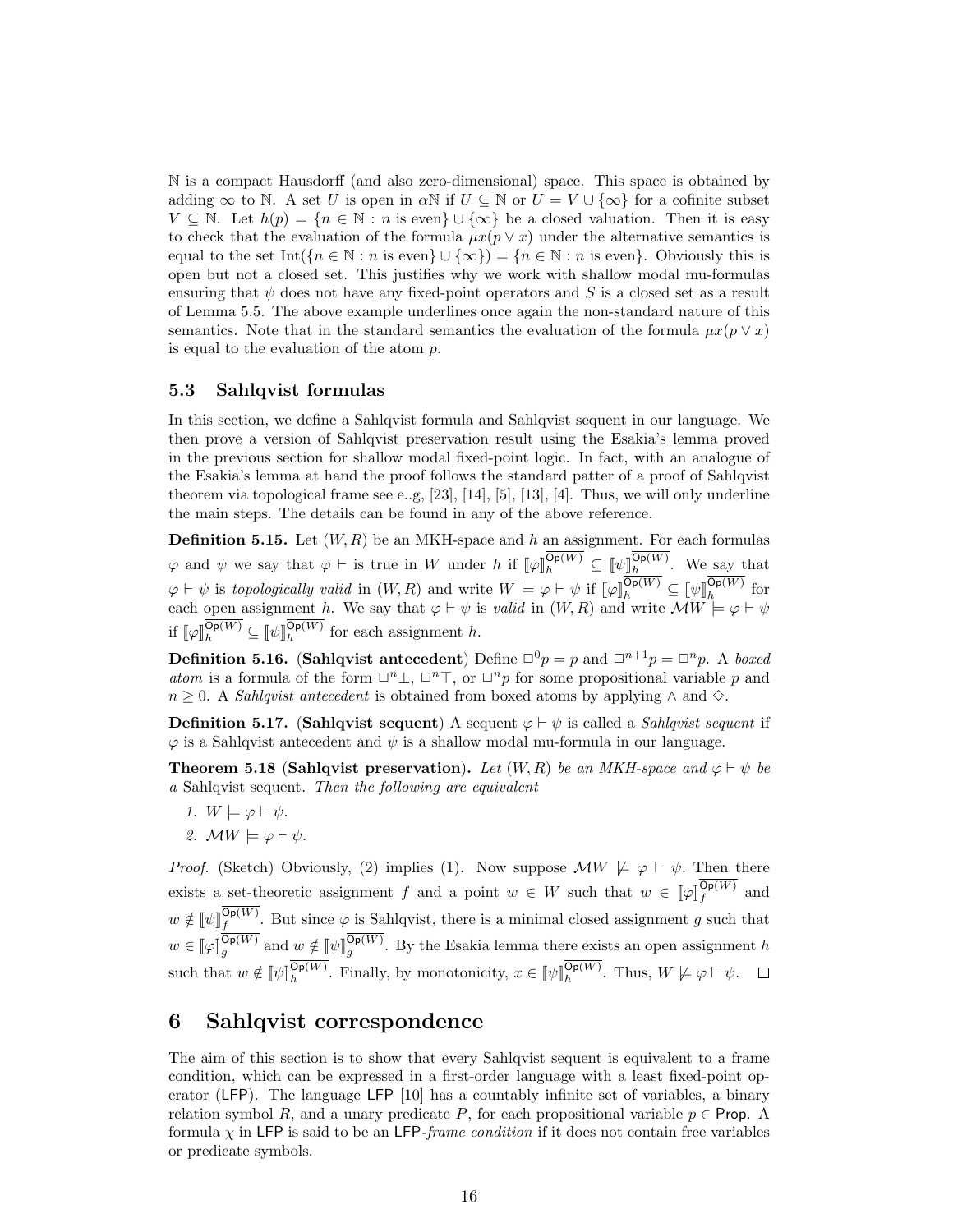Let  $\mathcal{M} = (W, R)$  be an MKH-space and h be an open assignment. We interpret formulas in LFP over  $(W, R)$ , such that  $P^{\mathcal{M}} = h(p) \in \mathsf{Op}(W)$  for every  $p \in \mathsf{Prop}$ . Let g be a first-order assignment of variables. The satisfaction of a LFP formula  $\xi$ , denoted by  $(M, h, g) \models \xi$ , is defined in a standard way using induction on  $\xi$ . For a LFP formula  $\xi(v, X)$ , where v is a first-order variable and X is a unary predicate, let  $h_x^U$  denote the assignment of the variable x to the set  $\overline{U}$  and  $g_u^w$  denote the first-order assignment mapping variable v to  $w \in W$ . Let  $F(U) = \{w \in W : (\mathcal{M}, h_x^U, g_v^w) \models \xi(v, X)\}$ . The semantics of  $(\mu(X, v)\xi(v, X)\varphi)(u)$ , can be defined as follows

$$
(\mathcal{M}, h, g) \models (\mu(X, v)\xi(v, X))(u) \text{ iff } g(u) \in \text{Int}\left(\bigcap\{U \in \text{Op}(W) : F(\overline{U}) \subseteq U\}\right)
$$

**Definition 6.1 (Standard translation).** Let  $u, v$  be first-order variables. The *standard* translation of a modal mu-formula into the language FO + LFP is inductively defined as follows

- $ST_u(\perp) = \perp$ ,
- $ST_u(\top) = \top$ ,
- $ST_u(p) = P(u)$ , where  $p \in \text{Prop}$ ,
- $ST_u(\varphi \wedge \psi) = ST_u(\varphi) \wedge ST_u(\psi),$
- $ST_u(\varphi \vee \psi) = ST_u(\varphi) \vee ST_u(\psi),$
- $ST_u(\Diamond \varphi) = \exists v(R(u, v) \land ST_v(\varphi)),$
- $ST_u(\Box \varphi) = \forall v(R(u, v) \rightarrow ST_v(\varphi)),$
- $ST_u(ux\varphi) = (\mu(X, v)ST_v(\varphi))(u)$
- $ST_u(\varphi \vdash \psi) = ST_u(\varphi) \rightarrow ST_u(\psi)$

**Proposition 6.2.** Let  $\mathcal{M} = (W, R)$  be an MKH-space, h be an open assignment and  $\varphi$  be a modal mu-formula. For each  $w \in W$  and a first-order assignment  $g_w^w$  mapping variable v to w, we have,

1. 
$$
w \in [\![\varphi]\!]_h^{\mathsf{Op}(W)}
$$
 iff  $(\mathcal{M}, h, g_u^w) \models ST_u(\varphi)$   
\n2.  $\forall h \left( w \in [\![\varphi]\!]_h^{\overline{\mathsf{Op}(W)}} \right)$  iff  $(\mathcal{M}, g_u^w) \models \forall P_1 \dots \forall P_n ST_u(\varphi)$   
\n3.  $\forall h \forall w \left( w \in [\![\varphi]\!]_h^{\overline{\mathsf{Op}(W)}} \right)$  iff  $\mathcal{M} \models \forall P_1 \dots \forall P_n \forall u ST_u(\varphi)$ 

*Proof.* The Proposition easily follows from an induction on complexity of  $\varphi$ .

 $\Box$ 

**Theorem 6.3.** Let  $(W, R)$  be an MKH-space and  $\varphi \vdash \psi$  be a Sahlqvist sequent. Then there is a frame condition  $\chi(\varphi, \psi)$  in LFP such that

$$
(W, R) \models \chi(\varphi, \psi)
$$
 iff  $\varphi \vdash \psi$  is valid in  $(W, R)$ 

Proof. We give an algorithm to effectively compute the first order frame correspondent  $\chi(\varphi, \psi)$  of  $\varphi \vdash \psi$ .

Step 1 Since  $\varphi \vdash \psi$  is valid in  $(W, R)$ ,  $\forall w \in W$ ,

$$
w \in [\![\varphi]\!]_h^{\overline{\mathsf{Op}(W)}} \Rightarrow w \in [\![\psi]\!]_h^{\overline{\mathsf{Op}(W)}}
$$

Fix  $w \in W$ . Let  $p_1, \ldots, p_n \in \text{Prop}$  be the set of propositional variables occurring in  $\varphi$ . We compute the minimal assignment  $h_0(p_i)$ ,  $1 \leq i \leq n$  for each propositional variables as follows: let  $\beta_1, \ldots, \beta_{m_i}$  be the boxed atoms in  $\varphi$  which contain  $p_i$ , with  $\beta_j = \Box^{d_j} p_i, 1 \leq j \leq m_i$  and  $d_j \geq 0$ . Let  $R^0[w] = \{w\}$  and  $R^n[w] = \{w' \in W :$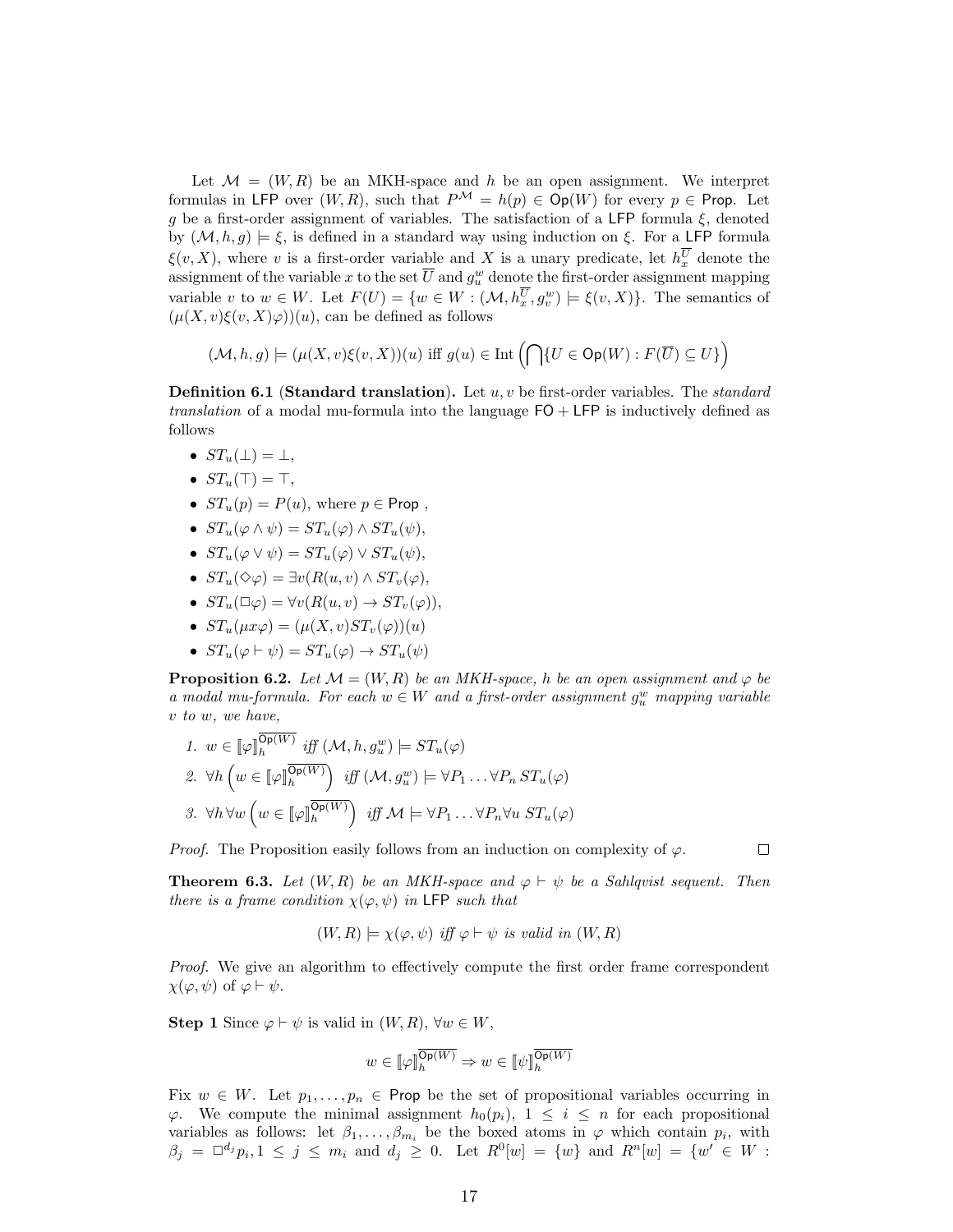$\exists w_1, \ldots, w_n$  s.t.  $wRw_1R \ldots Rw_n$  and  $w_n = w'$  for  $n \geq 1$ . The minimal valuation for  $p_i$ is equal to  $h_0(p_i) = R^{d_1}[w] \cup ... \cup R^{d_{m_i}}[w]$ .

**Step 2** Let  $h_0$  be the minimal assignment computed in Step 1. The syntactic shape of the Sahlqvist formula ensures that we have the following equivalence.

Claim. If  $\varphi$  is a Sahlqvist antecedent, then

$$
\forall h \left( w \in \llbracket \varphi \rrbracket_{h}^{\overline{\mathsf{Op}(W)}} \Rightarrow w \in \llbracket \psi \rrbracket_{h}^{\overline{\mathsf{Op}(W)}} \right) \quad \text{iff} \quad \forall h_0 \left( w \in \llbracket \varphi \rrbracket_{h_0}^{\overline{\mathsf{Op}(W)}} \Rightarrow w \in \llbracket \psi \rrbracket_{h_0}^{\overline{\mathsf{Op}(W)}} \right) \tag{3}
$$

Proof of Claim. The direction from left to right is clear. We prove the converse by contraposition. Suppose there exists an arbitrary assignment h such that  $w \in [\![\varphi]\!]_h^{\mathsf{Op}(W)}$  and  $w \notin [\![\psi]\!]_h^{\mathsf{Op}(W)}$ . We show that there exists a minimal valuation  $h_0$  such that  $w \in [\![\varphi]\!]_{h_0}^{\mathsf{Op}(W)}$ and  $w \notin [\![\psi]\!]_{h_0}^{\mathsf{Op}(W)}$ , using an induction on the complexity of  $\varphi$ .

The base case with  $\varphi = \bot$  is trivial. If  $\varphi = \Box^n p$ , it is easy to check that  $w \in [\Box^n p]_h^{\mathsf{Op}(W)}$ if, and only if,  $w \in [\Box^n p]_{h_0}^{\mathsf{Op}(W)}$ , where  $h_0(p) = R^n[w]$  is the minimal valuation computed in Step 1. Since  $\psi$  is a positive formula and  $h_0(p) \subseteq h(p)$ , it follows that  $w \notin [\psi]_{h_0}^{\mathsf{Op}(W)}$ . If  $\varphi = \varphi_1 \wedge \varphi_2$ , by induction hypothesis, there exist minimal valuations  $g_0(p) \subseteq h(p)$ and  $k_0(p) \subseteq h(p)$  for  $\varphi_1$  and  $\varphi_2$  respectively. Let  $h_0(p) = g_0(p) \cup k_0(p)$ , which implies  $h_0(p) \subseteq h(p)$ . Hence,  $w \notin [\![\psi]\!]_{h_0}^{\mathsf{Op}(W)}$  If  $\varphi = \Diamond \varphi_1$ , the minimal valuation  $h_0$  such that  $w \in [\![\varphi]\!]_{h_0}^{\mathsf{Op}(W)}$  and  $w \notin [\![\psi]\!]_{h_0}^{\mathsf{Op}(W)}$ , is the same as the minimal valuation for  $\varphi_1$ .

Step 3 We showed in Step 2 that a Sahlqvist sequent is valid under an arbitrary assignment if and only if it is valid under a minimal assignment. As it is shown below, the minimal assignment  $h_0$  computed in Step 1 is first-order definable. Hence, it ensures that the frame condition corresponding to a Sahlqvist sequent is in LFP.

Let  $\chi'(\varphi,\psi) = \forall P_1 \dots \forall P_n \forall u \ ST_u(\varphi \vdash \psi)$ . Suppose  $h_0(p_i) = R^{d_1}[w] \cup \dots \cup R^{d_{m_i}}[w]$ for  $p_i \in \text{Prop. The LFP condition } \chi(\varphi, \psi)$  is obtained from  $\chi'(\varphi, \psi)$  by replacing  $\forall P_i$  with  $\forall z_i$ , where  $z_i$  is a fresh first order variable, and each atomic formula of the form  $P_i(v)$ with an LFP formula  $\theta_i = \exists v_0, \ldots, v_n [z_i = v \wedge \bigwedge_{j=0}^{n-1} v_j R v_{j+1} \wedge v_n = v],$  which says 'there exists an  $R$ -path from  $z_i$  to  $v$  in  $n$  steps'.

**Claim.** The LFP sentence  $\chi(\varphi, \psi)$  is the frame condition for  $\varphi \vdash \psi$ .

*Proof of Claim.* The minimal valuation for all the propositional variables in  $\varphi$  computed above are first-order definable. Hence, it follows using Proposition 6.2.3 that  $\chi(\varphi, \psi)$  is an LFP frame condition.  $\Box$ 

The proof of the theorem follows from the claim.

 $\Box$ 

**Example 6.4.** Consider the sequent  $\diamondsuit p \vdash \Box \diamondsuit^*p$ , where  $\diamondsuit^*p = \mu x (p \vee \diamondsuit x)$ . The standard translation of the sequent is given as follows

$$
ST_u(\Diamond p \vdash \Box \Diamond^* p) = \exists v_1(R(u, v_1) \land P(v_1)) \rightarrow \forall v_2(R(u, v_2) \rightarrow
$$

$$
\mu(X, v_3)(P(v_3) \lor \exists v_4(R(v_3, v_4) \land X(v_4)))(v_2))
$$

The propositional variable p does not occur in scope of any box in the antecedent. Hence, the minimal valuation for p is  $h_0(p) = \{w\}$ . According to the algorithm in Theorem 6.3, the LFP frame condition  $\chi(\Diamond p, \Box \Diamond^* p)$  is obtained by replacing all occurrences of  $P(v_i)$ with  $z_i = v_i$ , where  $z_i$  is a new variable

$$
\chi(\Diamond p, \Box \Diamond^* p) = \forall z_1 \forall z_2 \forall u \exists v_1 \forall v_2 (R(u, v_1) \land (z_1 = v_1)) \rightarrow (R(u, v_2) \rightarrow \mu(X, v_3)((z_2 = v_3) \lor \exists v_4 (R(v_3, v_4) \land X(v_4)))(v_2))
$$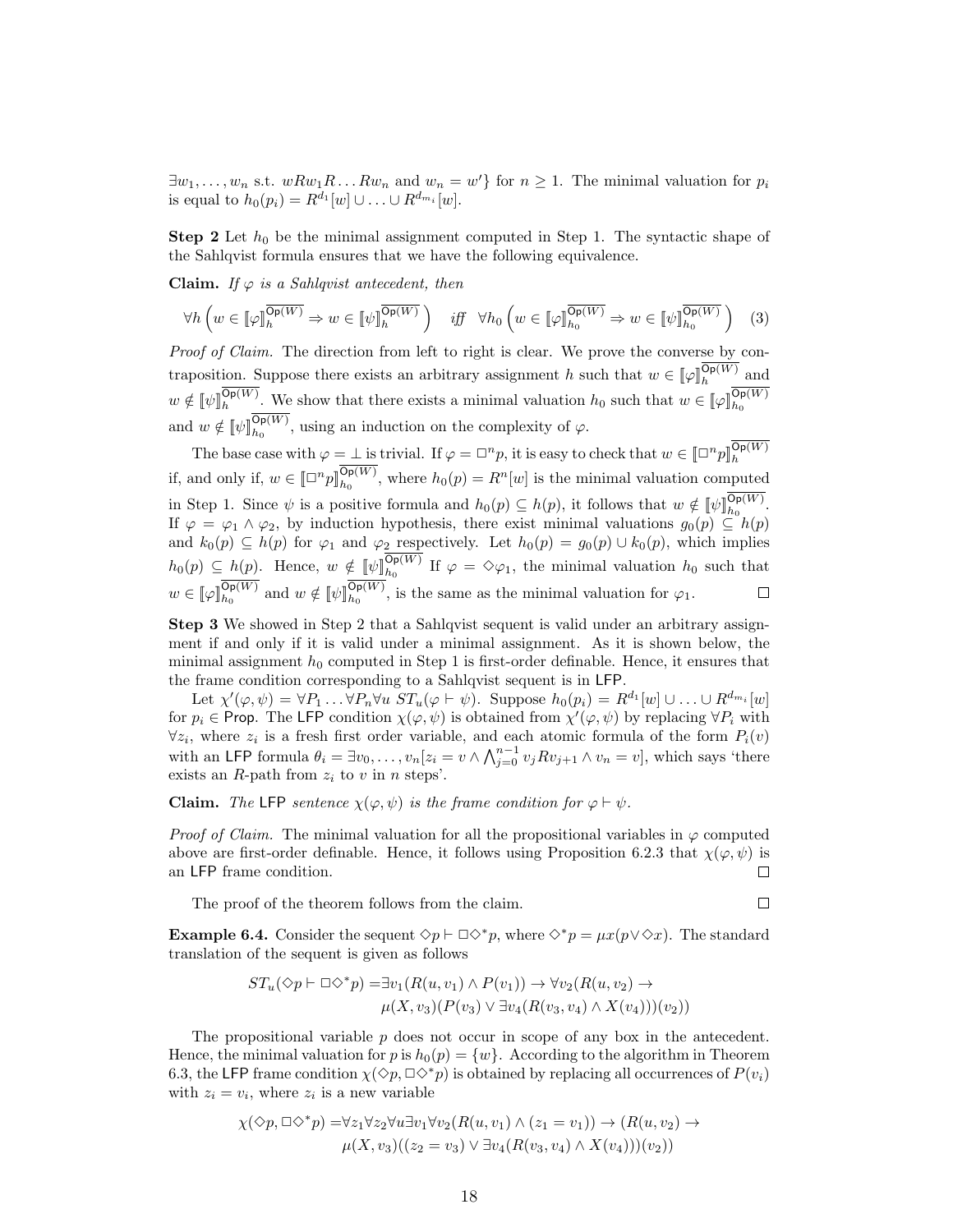

Figure 1: Alexandroff compactification of N with an isolated point

**Example 6.5.** Consider the sequent  $\Diamond \Box \bot \vdash \Box \Diamond^* \Box \bot$ , where  $\Diamond^* \Box \bot = \mu x (\Box \bot \vee \Diamond x)$ . Since there are no propositional variables in the sequent, its first order correspondence is obtained from its standard translation by quantifying over the free variable.

$$
\chi(\Diamond \Box \bot, \Box \Diamond^* \Box \bot) = \forall u \exists v_1 (R(u, v_1) \land \forall v_2 (R(v_1, v_2) \to \bot)) \to \forall v_3 (R(u, v_3) \to \mu(X, v_4) (\forall v_5 (R(v_4, v_5) \to \bot) \lor \exists v_6 (R(v_4, v_6) \land X(v_6)))(v_3))
$$

which simplifies to

$$
\chi(\Diamond \Box \bot, \Box \Diamond^* \Box \bot) = \forall u \exists v_1 (R(u, v_1) \land \forall v_2 (\neg R(v_1, v_2))) \to \forall v_3 (R(u, v_3) \to \neg \mu(X, v_4) (\forall v_5 (\neg R(v_4, v_5)) \lor \exists v_6 (R(v_4, v_6) \land X(v_6)))(v_3))
$$
\n
$$
(4)
$$

We now give a semantic interpretation of the sequent. Consider the space of  $\mathbb N$  of natural numbers with the discrete topology. The Alexandroff one-point compactification of this space obtained by adding  $\infty$  is a compact and Hausdorff space. We further add an isolated point a to the space after compactification, as seen in Figure 1. Let  $W = \mathbb{N} \cup \{\infty, a\}$ with the topology described above. The relation  $R = \{(n, n-1) : n \in \mathbb{N} \text{ and } n \geq 1\}$  $1\} \cup \{\infty, \infty\} \cup \{a, 0\} \cup \{a, \infty\}$  on W makes  $(W, R)$  an MKH-space.

The antecedent  $\Diamond \Box \bot$  of the sequent is valid at points a and 1. The classical semantics of the formula  $\diamond^* \square \bot$  in the consequent is given as

$$
\llbracket \diamond^* \Box \bot \rrbracket^{\mathsf{Op}(W)} = \mathrm{Int}\left(\bigcap \{U \in \mathsf{Op}(W) : \big(\{0\} \cup R^{-1}(U)\big) \subseteq U\}\right)
$$

For any open  $U = \{0, 1, ..., k\} \cup \{a\}$ , where  $k \in \mathbb{N}$ ,  $R^{-1}(U) = \{0, ..., k, k + 1\} \cup \{a\}$ . Hence, the open sets U which satisfy the condition  $(\{0\} \cup R^{-1}(U)) \subseteq U$  are  $\{0,a\} \cup \mathbb{N}$ and  $\{0, a, \infty\} \cup \mathbb{N}$ . As a result,  $\llbracket \Diamond^* \Box \bot \rrbracket^{\mathsf{Op}(W)} = \{0, a\} \cup \mathbb{N}$ .

In our closure semantics the semantics of  $\diamond^*\Box\bot$  is

$$
\llbracket \Diamond^* \Box \bot \rrbracket ^{\overline{\operatorname{Op}(W)}} = \mathrm{Int}\left( \bigcap \{ U \in \operatorname{Op}(W) : \left( \{0\} \cup R^{-1}(\overline{U}) \right) \subseteq U \} \right)
$$

The closure of the open set  $\{0, a\} \cup \mathbb{N}$  is  $\{0, a, \infty\} \cup \mathbb{N}$ . Therefore, it does not satisfy the condition  $(\{0\} \cup R^{-1}(\overline{U})) \subseteq U$ . The only open set which satisfies the condition is  $U = \mathbb{N} \cup \{a, \infty\}$ . Hence,  $\Diamond^* \Box \bot$  is valid everywhere in  $(W, R)$ . As a result, the sequent  $\diamond$ □⊥  $\vdash$  □ぐ $*$ □ $\bot$  is valid. Therefore, it follows from Theorem 6.3 that the LFP frame condition  $\chi(\Diamond \Box \bot \vdash \Box \Diamond^* \Box \bot)$  obtained above is valid on  $(W, R)$ .

### 7 Conclusion and future work

In this paper, we studied different topological semantics of the least fixed-point operator on MKH-spaces. We showed that for an open assignment, set-theoretic and open semantics coincide. We gave an interpretation of the least fixed-point operator on compact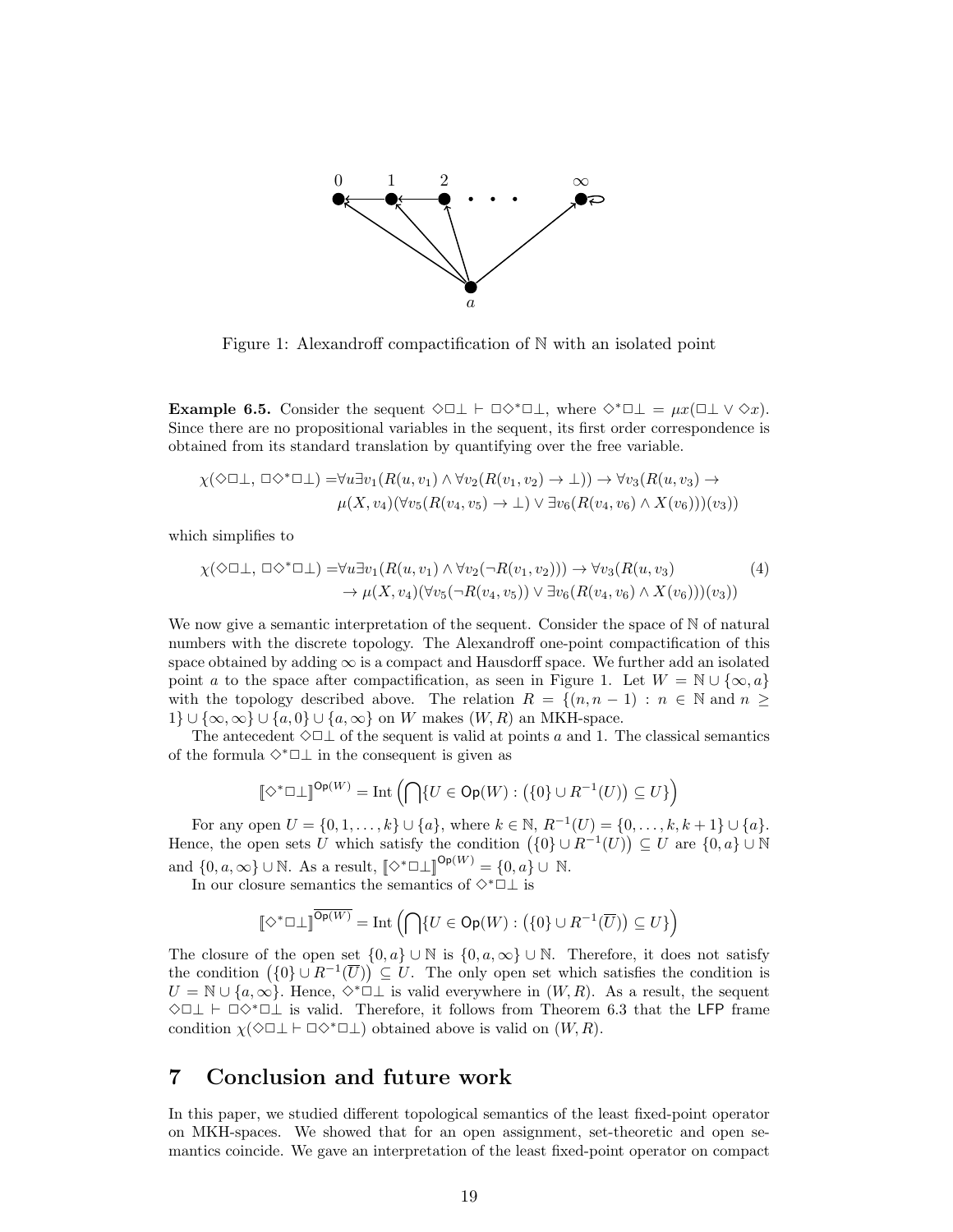regular frame and showed that the duality between compact Hausdorff spaces and compact regular locales extends to the language with the least fixed-point operator. For Sahlqvist preservation, we introduced a new topological semantics for the least fixed-point operator as the intersection of topological pre-fixed-points. In the new semantics, we proved that Esakia'a lemma holds for the class of shallow fixed-point formulas which do not have any nesting of fixed-point operators. As a consequence of Esakia's lemma, we obtained our main preservation result which states that a Sahlqvist sequent in out language is valid under open assignments on an MKH-space if, and only if it is valid under arbitrary assignments. We also showed that a Sahlqvist sequent is valid in an MKH-space, if and only if the condition expressible in LFP corresponding to the the sequent is valid on the space. Finally, using examples we illustrated that the alternative topological semantics for the least fixed-point operator is different from the usual semantics over MKH-spaces.

We summarize the different semantics introduced for the least fixed-point operator over topological spaces in Table 1. In Table 2, we list the results regarding the comparison of the different fixed-point semantics. Finally, we list our main results in Table 3.

One criticism of the semantics considered in the paper might be that it is specially tailored for proving Esakia's lemma and obtaining the Sahlqvist preservation result this way. Although this might be a valid criticism, we note that the fixed-point operators considered in the paper are new and topological in nature. These operators often differ from the classical fixed-point operators and thus enrich the realm and expressivity of the existing fixed-point operators. We also believe that this point of view opens up a wider perspective for other (topological) interpretations of fixed-point operators (e.g., via regular open or closed sets, convex sets, polygons, rectangles, etc.).

We conclude with a few open problems and future directions that can be explored. An interesting problem is whether our results hold for the greatest fixed-point operator and formulas with mixed fixed-point operators. Also regular open sets play an important role in semantics of spatial logics, and are also suitable for modal mu-calculus with negation. Therefore, the fixed-point semantics for regular open sets is an interesting and, for now, unexplored area that deserves attention.

The completeness of Kozen's axiomatization [18] over MKH-spaces is another open problem. In [3] Kozen's axiomatization was shown to complete with respect to descriptive mu-frames, or equivalently with respect to modal mu-algebras. In our case, the algebraic structures which provide the semantics are compact regular frames. These structures have infinitary operations, while our language has connectives of finite arity. This leads to a major question on what should be the logical counterpart of these structures. Does this have to be an infinitary logic or the infinitary operations of compact regular frames can be encoded in a finitary logic?

Another possible direction is to explore the expressivity results for our language with fixed-point operator over compact Hausdorff spaces (see eg., [25]). It would be interesting to find examples of standard topological properties which can be expressed with the alternative fixed-point semantics and e.g., to find an analogue of the Goldblatt-Thomasson theorem [6, Section 3.8].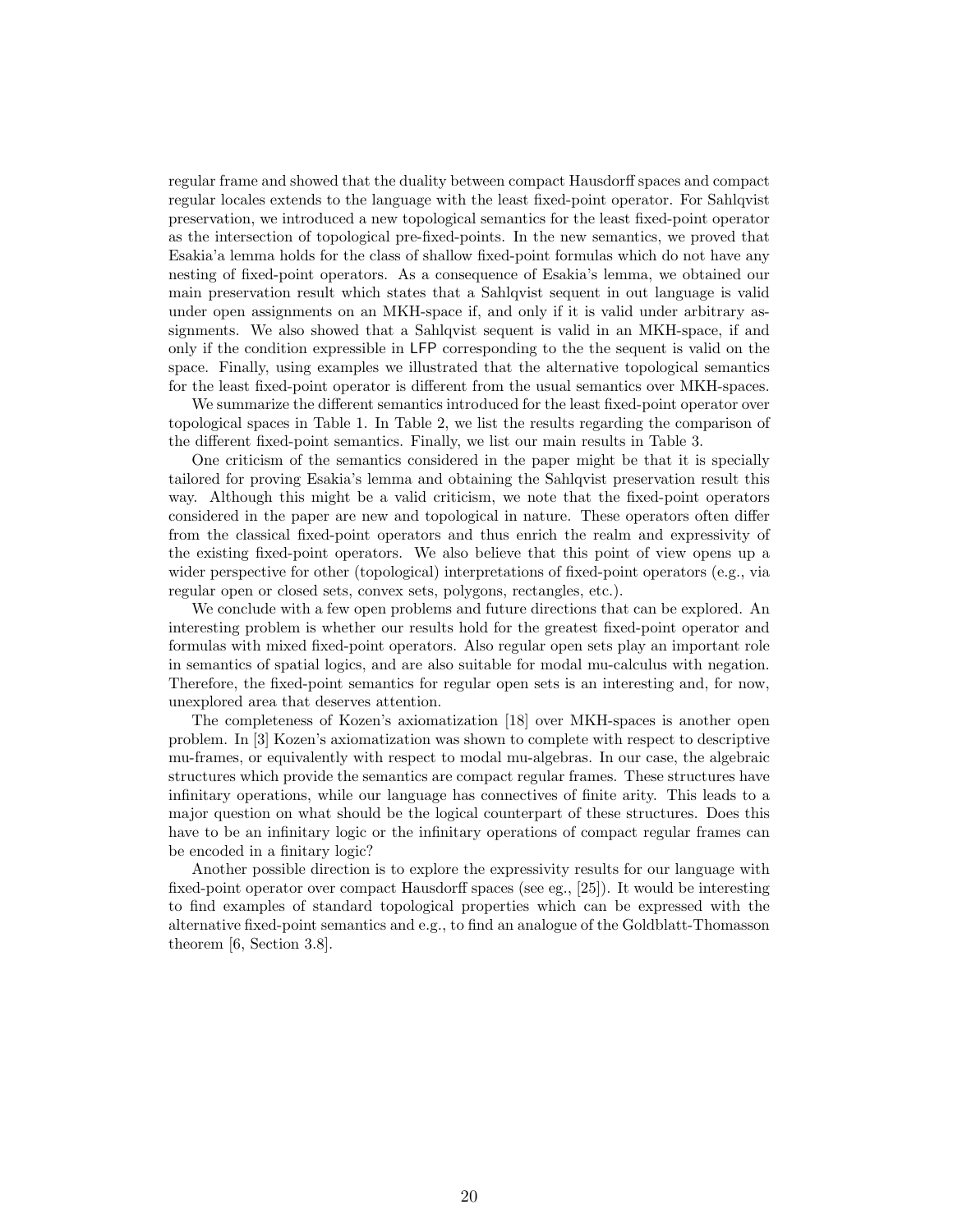| Pre-<br>condition                                 | Semantics                                                                                                                                                                                                                                 | Reference |
|---------------------------------------------------|-------------------------------------------------------------------------------------------------------------------------------------------------------------------------------------------------------------------------------------------|-----------|
| $\mathfrak{F}\subseteq\mathcal{P}(W)$<br>complete | $\text{Im}(\mu x \varphi) \tilde{\mathbf{h}}_h = \bigwedge^{\mathfrak{F}} \{ U \in \mathfrak{F} : \llbracket \varphi \rrbracket_{h^U}^{\mathfrak{F}} \subseteq U \}$                                                                      | Page 5    |
| complete                                          | $\mathfrak{F}\subseteq\mathcal{P}(W) \mid   \mu x\varphi  ^{\mathfrak{F}}_{h}=\bigcap\{U\in\mathfrak{F}:  \varphi  ^{\mathfrak{F}}_{hU}\subseteq U\}$                                                                                     | Page 8    |
| L frame                                           | $[\mu x \varphi]_h^L = \bigwedge \{a \in L : [\varphi]_{h_x^a} \leq a\}$                                                                                                                                                                  | Page 10   |
| L frame                                           | $[\mu x \varphi]_h^{L'} = \bigwedge \{a \in L : \exists b \in L \text{ s.t. } a \prec b \text{ and } [\varphi]_{hb}^{L'} \leq$<br>$a\}$                                                                                                   | Page 10   |
| $h$ open                                          | $[\![\mu x \varphi]\!]_h^{\mathsf{Op}(W)'} = \mathrm{Int}(\bigcap \{U \in \mathsf{Op}(W) : \exists V \in$<br>$\overline{Op(W)}$ s.t. $\overline{U} \subseteq V$ and $[\![\varphi]\!]_{h\underline{V}}^{\overline{Op(W)'}} \subseteq U$ }) | Def. 4.9  |
| h open                                            | $[\![\mu x\varphi]\!]_h^{\mathsf{Op}(W)} = \mathrm{Int}\left(\bigcap\{U\in \mathsf{Op}(W) : [\![\varphi]\!]_{h\overline{U}}^{\overline{\mathsf{Op}(W)}} \subseteq U\}\right)$                                                             | Def. 5.2  |

Table 1: Different fixed-point semantics

| Pre-condition                                                                                                                     | Result                                                                                                    | Reference         |
|-----------------------------------------------------------------------------------------------------------------------------------|-----------------------------------------------------------------------------------------------------------|-------------------|
| $h$ open                                                                                                                          | $\llbracket \varphi \rrbracket_{h}^{\mathcal{P}(W)} = \llbracket \varphi \rrbracket_{h}^{\mathsf{Op}(W)}$ | Theorem<br>3.8    |
| $\mathfrak{F} \subseteq \mathcal{P}(W)$ complete<br>sublattice, $\llbracket \varphi \rrbracket_h^{\mathfrak{F}} \in \mathfrak{F}$ | $\llbracket \varphi \rrbracket_h^{\mathfrak{F}} =   \varphi  _h^{\mathfrak{F}}$                           | Theorem<br>3.11.1 |
| $\mathfrak{F} \subseteq \mathcal{P}(W)$ complete<br>sublattice, $  \varphi  _h^{\mathfrak{F}} \in \mathfrak{F}$                   | $\llbracket \varphi \rrbracket_h^{\mathfrak{F}} =   \varphi  _h^{\mathfrak{F}}$                           | Theorem<br>3.11.2 |
| h open                                                                                                                            | $[\varphi]_h^{\mathsf{Op}(W)} = [\varphi]_h^{\mathsf{Op}(W)}$                                             | Theorem<br>4.7    |
| $h$ open                                                                                                                          | $[\varphi]_b^{\mathsf{Op}(W)'} = [\varphi]_b^{\mathsf{Op}(W)'}$                                           | Theorem<br>4.10   |
| $\varphi$ shallow, h open                                                                                                         | $[\![\varphi]\!]_h^{\mathsf{Op}(W)} = [\![\varphi]\!]_h^{\mathsf{Op}(W)'}$                                | Theorem<br>5.9    |

Table 2: Comparing fixed-point semantics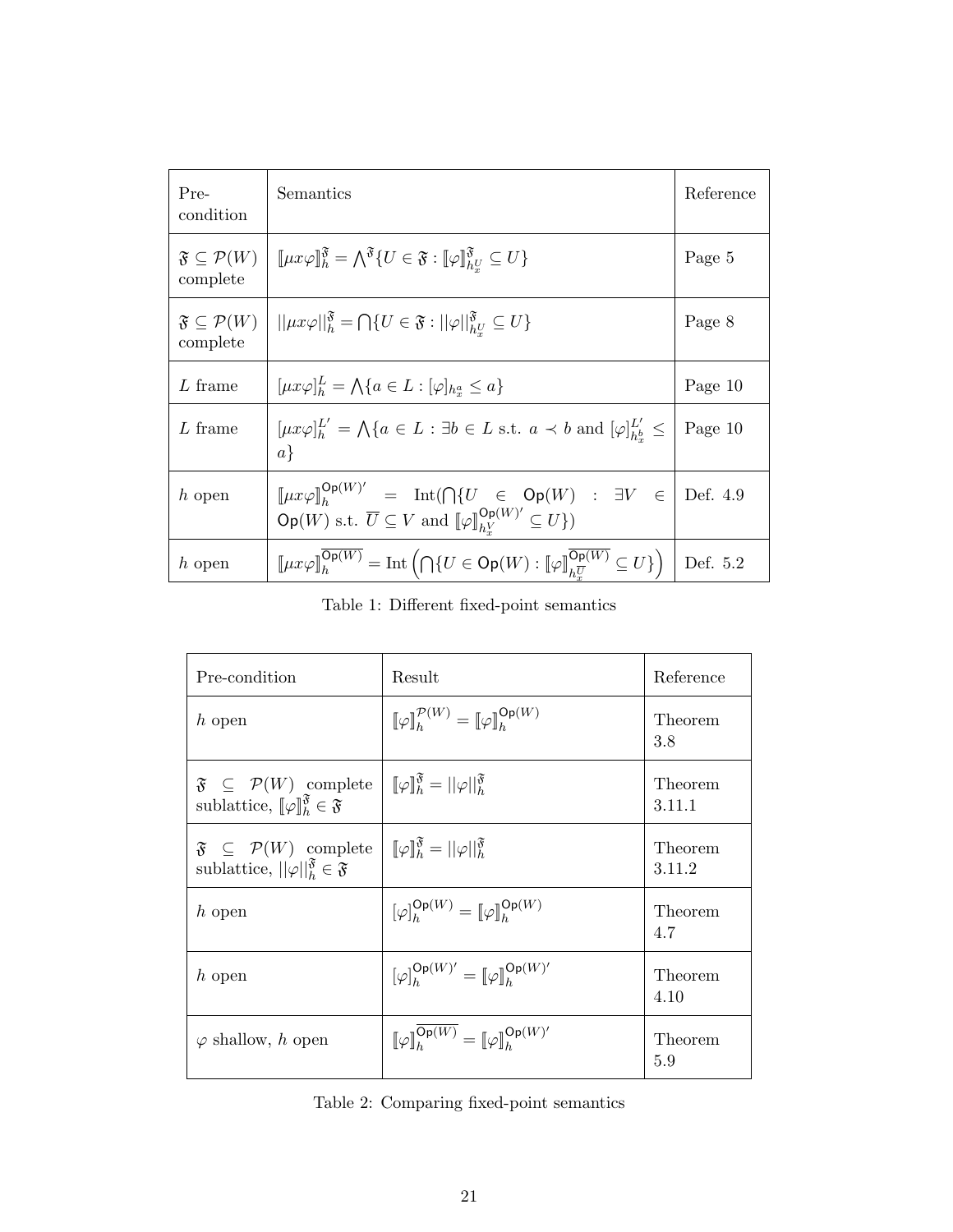| Pre-condition                                                                                                                                                                                                                                                                               | Result                                                                                                                                                                                                                                                                                              | Reference                                                    |
|---------------------------------------------------------------------------------------------------------------------------------------------------------------------------------------------------------------------------------------------------------------------------------------------|-----------------------------------------------------------------------------------------------------------------------------------------------------------------------------------------------------------------------------------------------------------------------------------------------------|--------------------------------------------------------------|
| (W, R)<br>MKH-space,<br>$F, F_1, \ldots, F_n \subseteq W$ closed,<br>$\vec{F} = (F_1, \ldots, F_n)$                                                                                                                                                                                         |                                                                                                                                                                                                                                                                                                     | Esakia's                                                     |
| $\mathcal{A} \subseteq \mathsf{Op}(W)$ downward<br>directed family of opens,<br>$\bigcap A = F,$                                                                                                                                                                                            | $\begin{array}{l} \displaystyle \left[\!\!\left[\varphi\right]\!\!\right]^{\overline{\mathsf{Op}(W)}}_{h^{F,\vec{F}}_{x,\vec{x}}} \, = \, \bigcap \{ \llbracket \varphi \rrbracket^{\overline{\mathsf{Op}(W)}}_{h^{C,\vec{F}}_{x,\vec{x}}} \, : \, C \, \in \, \Big  \\ \mathcal{A} \} \end{array}$ | lemma<br>(Lemma)<br>5.12)                                    |
| $\varphi(x, x_1, \ldots, x_n)$ positive<br>shallow modal mu-formula                                                                                                                                                                                                                         |                                                                                                                                                                                                                                                                                                     |                                                              |
| $(W, R)$ MKH-space, $\varphi \vdash \psi$<br>Sahlqvist sequent                                                                                                                                                                                                                              |                                                                                                                                                                                                                                                                                                     |                                                              |
| $\llbracket \psi \rrbracket_h^{\overline{\mathsf{Op}(W)}}$ for each assign-<br>ment $h$ .                                                                                                                                                                                                   | $W \models \varphi \vdash \psi \text{ if } \llbracket \varphi \rrbracket^{\overline{\mathsf{Op}(W)}}_h \subseteq \Big  W \models \varphi \vdash \psi \text{ iff } \mathcal{M}W \models \varphi \vdash \psi$                                                                                         | Sahlqvist<br>preservation<br>theorem (The-<br>orem $5.18$ )  |
| $\begin{array}{llll} \mathcal{M}W & \models & \varphi & \vdash & \psi \text{\quad \  \  if} \\ \left.\mathbb{F}\varphi\right _h^{\overline{\mathsf{Op}(W)}} & \subseteq & \left.\mathbb{F}\psi\right _h^{\overline{\mathsf{Op}(W)}} & \text{for} \end{array}$<br>each open assignment $h$ . |                                                                                                                                                                                                                                                                                                     |                                                              |
| $(W, R)$ MKH-space, $\varphi \vdash \psi$<br>Sahlqvist sequent, $\chi(\varphi, \psi)$<br><b>LFP</b> frame-condition                                                                                                                                                                         | $(W, R) \models \chi(\varphi, \psi)$ iff $W \models \varphi \vdash \psi$                                                                                                                                                                                                                            | Sahlqvist<br>correspon-<br>dence theorem<br>(Theorem $6.3$ ) |

Table 3: Main results

## References

- [1] S. Abramsky. A Cook's tour of the finitary non-well-founded sets. In S. A. et al., editor, We Will Show Them: Essays in honour of Dov Gabbay, pages 1–18. College Publications, 2005.
- [2] W. Ackermann. Untersuchung uber das Eliminationsproblem der Mathematischen Logic. Mathematische Annalen, 110:390-413, 1935.
- [3] S. Ambler, M. Kwiatkowska, and N. Measor. Duality and the completeness of the modal mu-calculus. Theor. Comput. Sci., 151(1):3–27, 1995.
- [4] G. Bezhanishvili, N. Bezhanishvili, and J. Harding. Modal compact Hausdorff spaces. Journal of Logic and Computation, 2012.
- [5] N. Bezhanishvili and I. Hodkinson. Sahlqvist theorem for modal fixed point logic. Theor. Comput. Sci., 424:1–19, 2012.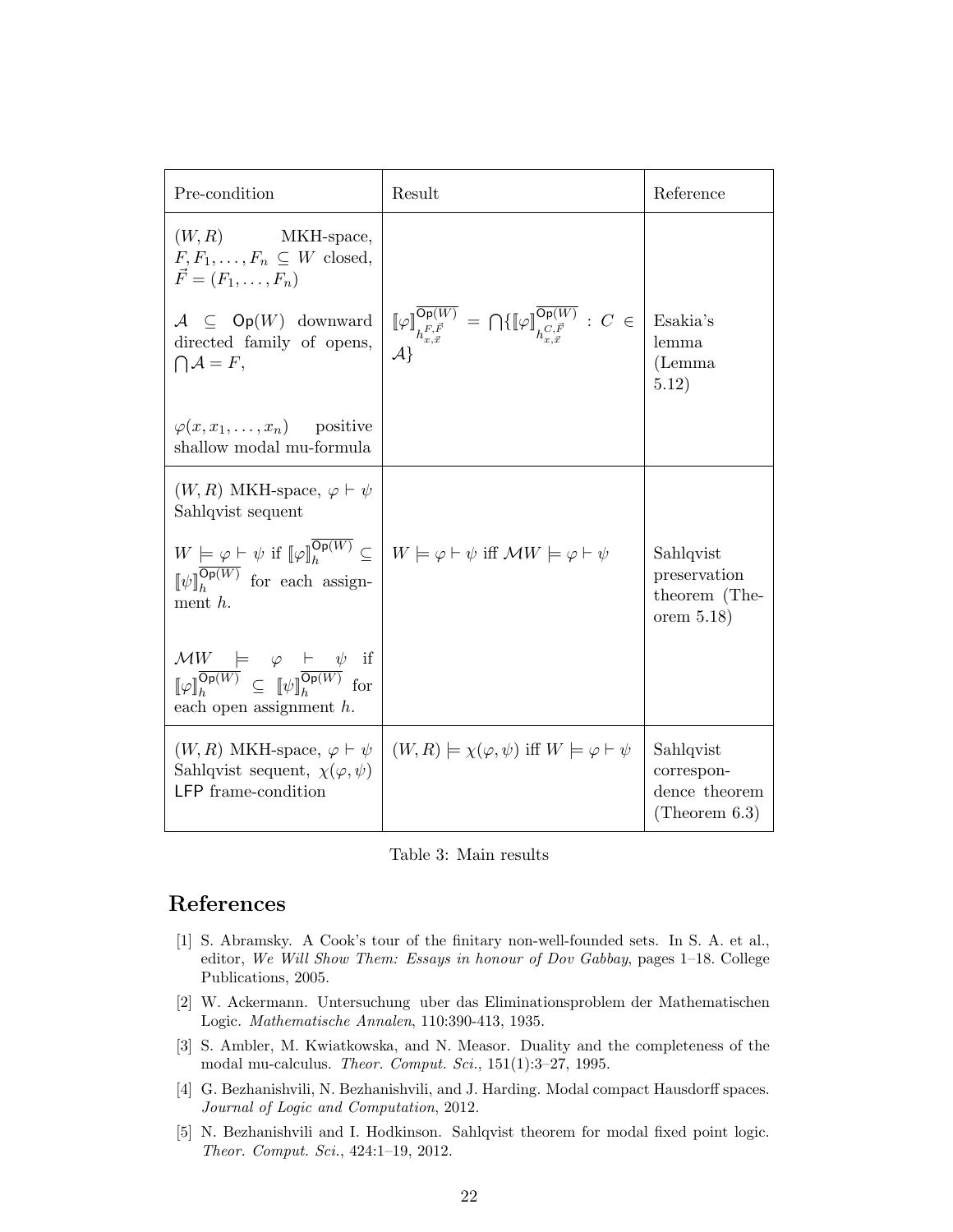- [6] P. Blackburn, M. de Rijke, and Y. Venema. Modal logic. Cambridge University Press, New York, NY, USA, 2001.
- [7] W. Conradie, Y. Fomatati, A. Palmigiano, and S. Sourabh. Algorithmic correspondence for intuitionistic modal mu-calculus. Submitted.
- [8] W. Conradie, S. Ghilardi, and A. Palmigiano. Unified Correspondence. In A. Baltag and S. Smets, editors, Essays in honour of Johan van Benthem, Trends in Logic, Springer. to appear.
- [9] W. Conradie and A. Palmigiano. Algorithmic Correspondence and Canonicity for Distributive Modal Logic. Annals of Pure and Applied Logic, 163(3):338 – 376, 2012.
- [10] H. Ebbinghaus and J. Flum. Finite Model Theory. Perspectives in Mathematical Logic. Springer, 1999.
- [11] R. Engelking. General topology. Monografie matematyczne. PWN, 1977.
- [12] L. Esakia. Topological Kripke models. Sov. Math., Dokl., 15:147–151, 1974.
- [13] M. Gehrke, H. Nagahashi, and Y. Venema. A sahlqvist theorem for distributive modal logic. Annals of Pure and Applied Logic, 131(1-3):65–102, 2005.
- [14] V. Goranko and D. Vakarelov. Elementary canonical formulae: extending sahlqvist's theorem. Ann. Pure Appl. Logic, 141(1-2):180–217, 2006.
- [15] J. R. Isbell. Atomless parts of spaces. Mathematica Scandinavica, 31:5–32, 1972.
- [16] P. Johnstone. Stones Spaces. Cambridge studies in advanced mathematics series. Cambridge University Press, 1982.
- [17] B. Jónsson and A. Tarski. Boolean algebras with operators. I. Amer. J. Math., 73:891–939, 1951.
- [18] D. Kozen. Results on the propositional mu-calculus. Theor. Comput. Sci., 27:333– 354, 1983.
- [19] M. Kracht. Tools and techniques in modal logic. Studies in logic and the foundations of mathematics. Elsevier, 1999.
- [20] C. Kupke, A. Kurz, and Y. Venema. Stone coalgebras. Theoretical Computer Science, 327(1–2):109 – 134, 2004. Selected Papers of {CMCS} '03.
- [21] H. Sahlqvist. Completeness and Correspondence in the First and Second Order Semantics for Modal Logic. In Studies in Logic and the Foundations of Mathematics, volume 82, pages 110–143. 1975.
- [22] G. Sambin and V. Vaccaro. Topology and duality in modal logic. Ann. Pure Appl. Logic, 37(3):249–296, 1988.
- [23] G. Sambin and V. Vaccaro. A new proof of Sahlqvist's theorem on modal definability and completeness. J. Symb. Log., 54(3):992–999, 1989.
- [24] M. H. Stone. The theory of representation for boolean algebras. Transactions of the American Mathematical Society, 40(1):pp. 37–111, 1936.
- [25] B. ten Cate, D. Gabelaia, and D. Sustretov. Modal languages for topology: Expressivity and definability. Ann. Pure Appl. Logic, 159(1-2):146–170, 2009.
- [26] J. van Benthem. Modal correspondence theory. PhD thesis, Department of Mathematics, University of Amsterdam, Amsterdam, The Netherlands, 1978.
- [27] J. van Benthem. Correspondence Theory. In D. M. Gabbay and F. Guenthner, editors, Handbook of philosophical logic, volume 3, pages 325–408. Kluwer Academic Publishers, 2001.
- [28] J. van Benthem. Modal Frame Correspondences and Fixed-Points. Studia Logica, 83(1-3):133–155, 2006.